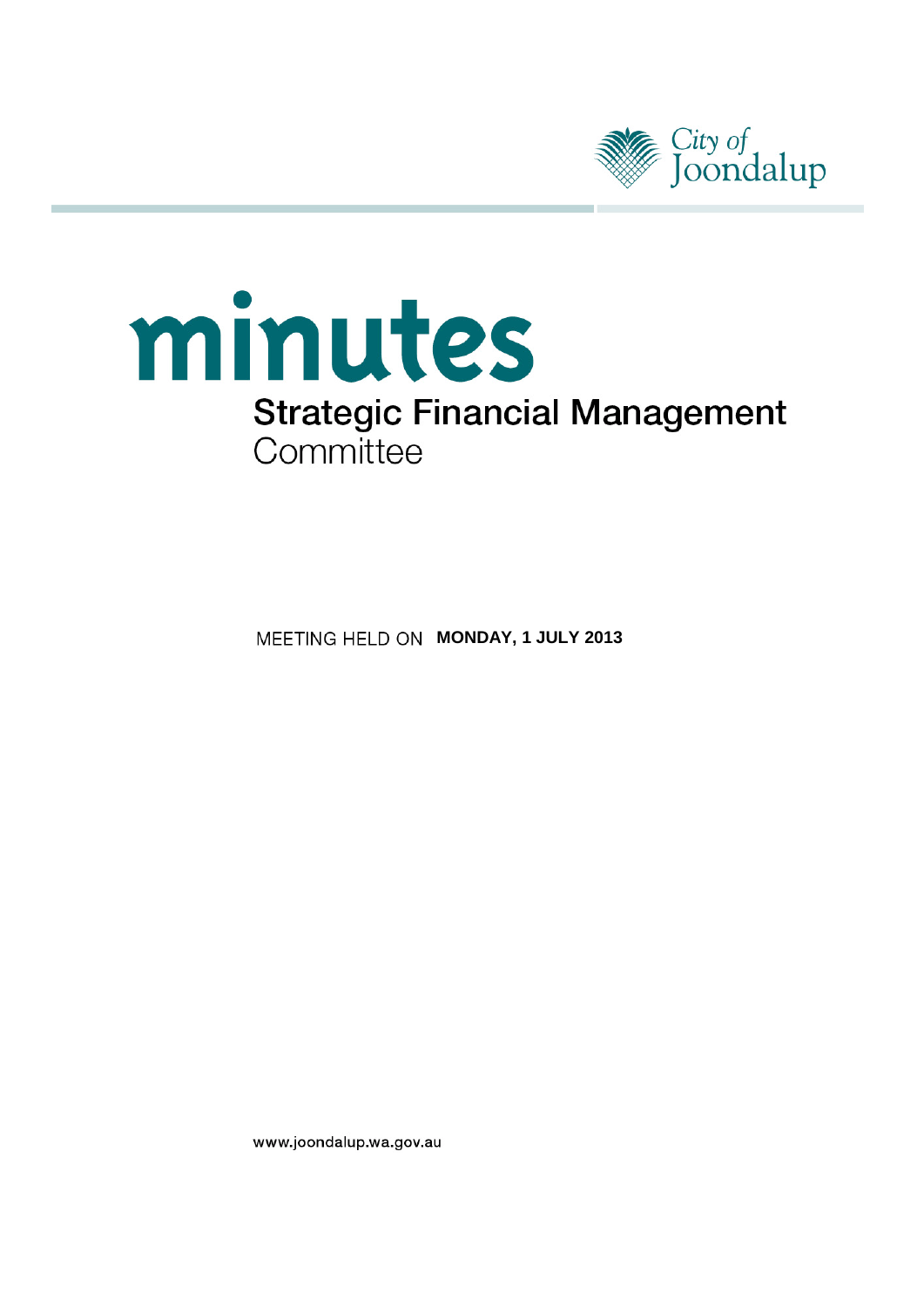# **TABLE OF CONTENTS**

| <b>Item</b> | <b>Title</b>                                                                                              | Page |
|-------------|-----------------------------------------------------------------------------------------------------------|------|
|             | Declaration of Opening                                                                                    | 3    |
|             | Apologies/Leave of Absence                                                                                | 3    |
|             | <b>Confirmation of Minutes</b>                                                                            | 4    |
|             | Announcements by the Presiding Member without discussion                                                  | 4    |
|             | <b>Declarations of Interest</b>                                                                           | 4    |
|             | Identification of matters for which the meeting may sit behind<br>closed doors                            | 4    |
|             | Petitions and deputations                                                                                 | 4    |
|             | Reports                                                                                                   | 5    |
| 1           | Disposal of Area of Land Within City Freehold Lot 549 (11)<br>Moolanda Boulevard, Kingsley - [63627]      | 11   |
| 2           | Progress Report on the Proposed Disposal of Lots 642/643<br>(57/59) Marri Road, Duncraig - [63627, 27459] | 17   |
| 3           | Review of 20 Year Strategic Financial Plan - Guiding<br>Principles $-$ [103243]                           | 5/22 |
| 4           | Confidential - Status Report on City Freehold Properties<br>Proposed for Disposal - [63627]               | 23   |
| 5           | Confidential Report - Proposed Disposal Of Lot 971 (52)<br>Creaney Drive, Kingsley - [63627]              | 25   |
|             | Motions of which previous notice has been given                                                           | 27   |
|             | Requests for Reports for future consideration                                                             | 27   |
|             | Closure                                                                                                   | 27   |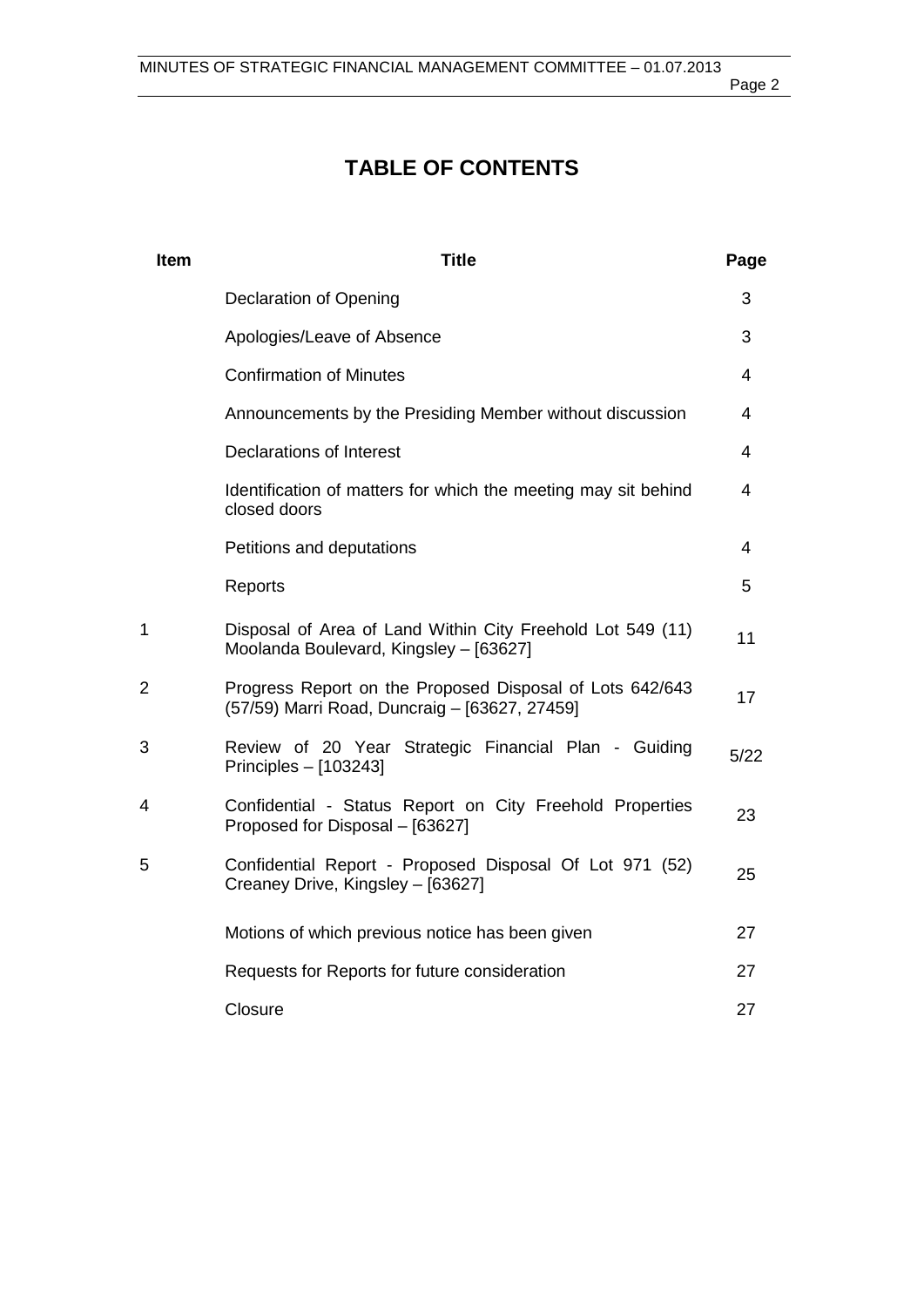#### **CITY OF JOONDALUP**

#### **MINUTES OF THE STRATEGIC FINANCIAL MANAGEMENT COMMITTEE MEETING HELD IN CONFERENCE ROOM 2, JOONDALUP CIVIC CENTRE, BOAS AVENUE, JOONDALUP ON MONDAY 1 JULY 2013.**

### **ATTENDANCE**

#### **Committee Members:**

| Cr Geoff Amphlett, JP     | <b>Presiding Member</b>        |               |
|---------------------------|--------------------------------|---------------|
| <b>Mayor Troy Pickard</b> |                                | from $6.34pm$ |
| Cr John Chester           |                                |               |
| Cr Russ Fishwick, JP      |                                |               |
| Cr Mike Norman            | <b>Deputy Presiding Member</b> |               |
| Cr Tom McLean, JP         |                                | from $6.31pm$ |
| Cr Sam Thomas             |                                |               |

#### **Observers:**

Cr Brian Corr

#### **Officers:**

| Mr Garry Hunt           | <b>Chief Executive Officer</b>     | from $6.31pm$ |
|-------------------------|------------------------------------|---------------|
| Mr Mike Tidy            | <b>Director Corporate Services</b> |               |
| Ms Dale Page            | Director Planning and Community    |               |
|                         | Development                        | from 6.30pm   |
| Mr Blignault Olivier    | <b>Manager City Projects</b>       | from $6.32pm$ |
| Mr Brad Sillence        | <b>Manager Governance</b>          |               |
| Mrs Gwen Boswell        | Senior Projects Officer            |               |
| Mr John Byrne           | Governance Coordinator             |               |
| <b>Mrs Rose Garlick</b> | Governance Officer                 |               |

#### <span id="page-2-0"></span>**DECLARATION OF OPENING**

The Presiding Member declared the meeting open at 6.03pm.

#### <span id="page-2-1"></span>**APOLOGIES/LEAVE OF ABSENCE**

#### **Apologies**

Nil.

#### **Leave of Absence previously approved**

| Cr Liam Gobbert   | 1 July to 8 July 2013 inclusive. |
|-------------------|----------------------------------|
| Cr Teresa Ritchie | 12 to 16 August 2013 inclusive.  |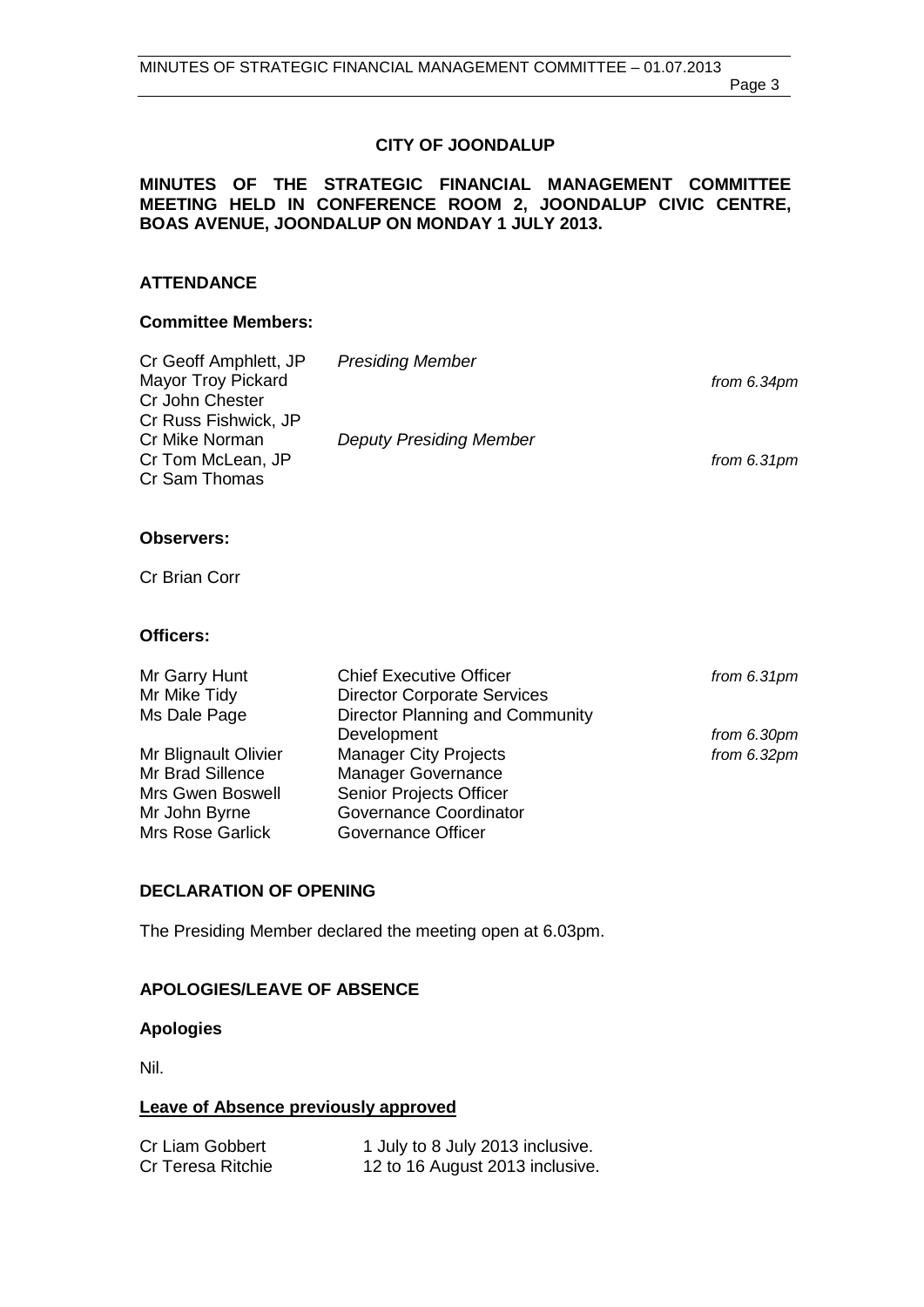#### <span id="page-3-0"></span>**CONFIRMATION OF MINUTES**

MINUTES OF THE STRATEGIC FINANCIAL MANAGEMENT COMMITTEE MEETING HELD ON 11 MARCH 2013

**MOVED Cr Fishwick SECONDED Cr Norman that the minutes of the meeting of the Strategic Financial Management Committee held on 11 March 2013 be confirmed as a true and correct record.**

#### **The Motion was Put and CARRIED (5/0)**

**In favour of the Motion:** Crs Amphlett, Chester, Fishwick, Norman and Thomas.

#### <span id="page-3-1"></span>**ANNOUNCEMENTS BY THE PRESIDING MEMBER WITHOUT DISCUSSION**

Nil.

#### <span id="page-3-2"></span>**DECLARATIONS OF INTEREST**

Nil.

#### <span id="page-3-3"></span>**IDENTIFICATION OF MATTERS FOR WHICH THE MEETING MAY SIT BEHIND CLOSED DOORS**

In accordance with Clause 76 of the City's *Standing Orders Local Law 2005*, this meeting was not open to the public.

#### <span id="page-3-4"></span>**PETITIONS AND DEPUTATIONS**

Nil.

#### **CONSIDERATION OF CHANGE TO ORDER OF BUSINESS - [02154]**

**MOVED Cr Fishwick, SECONDED Cr Chester that Council SUSPENDS clause 14(4) of the City's** *Standing Orders Local Law 2005* **– Order of Business, to allow the items of business to be considered out of sequence as they are listed on the agenda, dealing with Item 3 - Review of 20 Year Strategic Financial Plan - Guiding Principles, prior to consideration of Item 1 - Disposal of area of land within City Freehold Lot 549 (11) Moolanda Boulevard, Kingsley.**

#### **The Motion was Put and CARRIED (5/0)**

**In favour of the Motion:** Crs Amphlett, Chester, Fishwick, Norman and Thomas.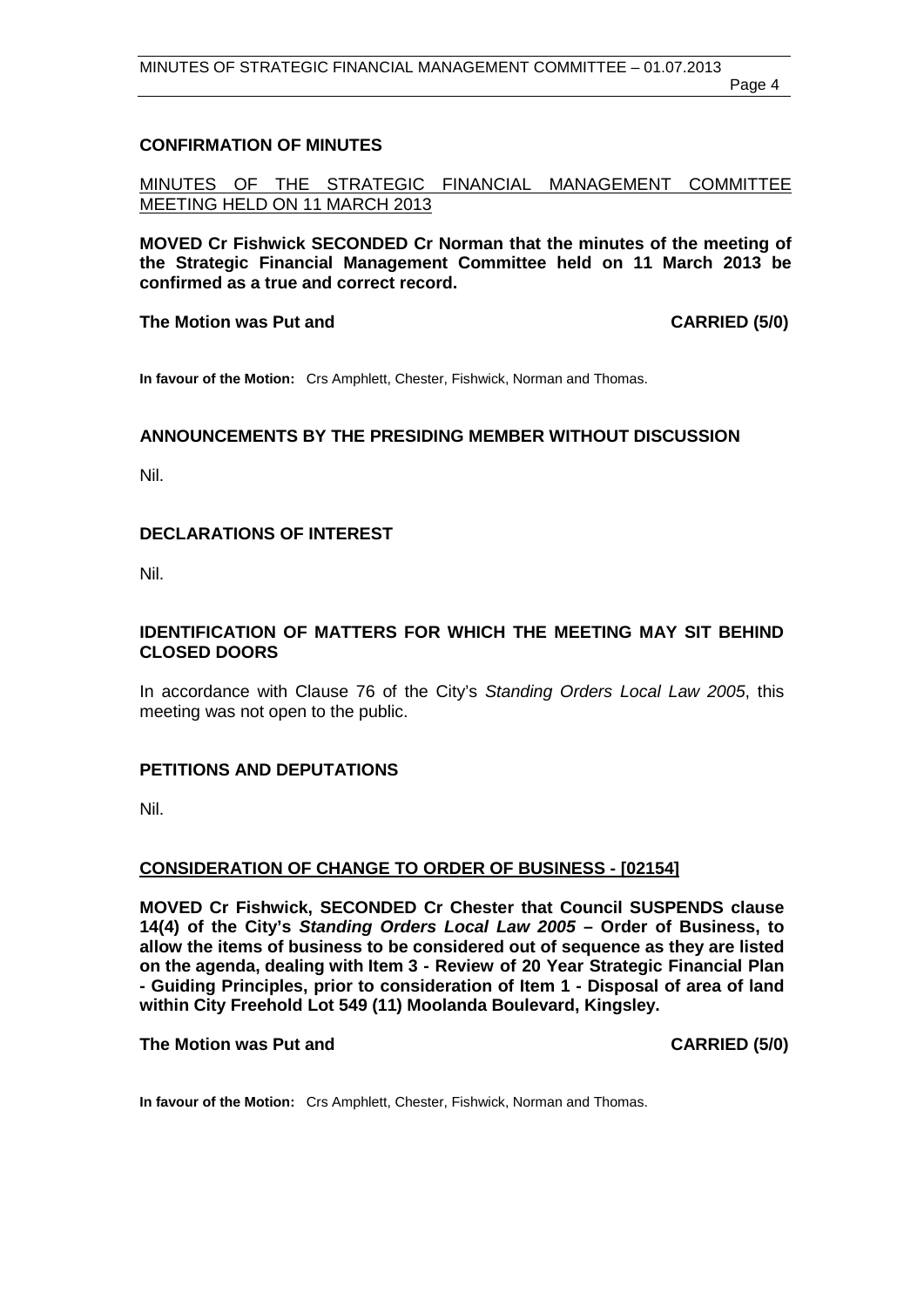#### <span id="page-4-0"></span>**REPORTS**

# <span id="page-4-1"></span>**ITEM 3 REVIEW OF 20 YEAR STRATEGIC FINANCIAL PLAN - GUIDING PRINCIPLES**

| <b>WARD</b>                           | All                                       |                                                                                                                                                                                              |
|---------------------------------------|-------------------------------------------|----------------------------------------------------------------------------------------------------------------------------------------------------------------------------------------------|
| <b>RESPONSIBLE</b><br><b>DIRECTOR</b> | Mr Mike Tidy<br><b>Corporate Services</b> |                                                                                                                                                                                              |
| <b>FILE NUMBER</b>                    | 103243, 101515                            |                                                                                                                                                                                              |
| <b>ATTACHMENT</b>                     | Attachment 1                              | 20 Year Strategic Financial Plan<br>Guiding Principles (with mark up)                                                                                                                        |
|                                       | Attachment 2                              | 20 Year Strategic Financial Plan<br><b>Guiding Principles (final)</b>                                                                                                                        |
| <b>AUTHORITY / DISCRETION</b>         | and                                       | Executive - The substantial direction setting and<br>oversight role of Council, such as adopting plans<br>reports, accepting tenders, directing<br>operations, setting and amending budgets. |

#### **PURPOSE**

For Council to consider the review and annual update of the 20 Year Strategic Financial Plan - Guiding Principles (Guiding Principles).

#### **EXECUTIVE SUMMARY**

The Guiding Principles set out the foundation and basis on which the Strategic Financial Plan (SFP) has been developed and which will also apply to its ongoing review and use. The SFP is required to be reviewed by the second quarter of each financial year. As part of the annual review of the SFP it is appropriate to firstly review the Guiding Principles on which the SFP is based.

In reviewing the current Guiding Principles there are a number of changes that are considered to be appropriate. Some of these are only minor formatting issues. Others reflect the experience after the adoption of the current Guiding Principles leading up to the adoption of the SFP (the SFP was adopted four months after the current Guiding Principles). There has also been an opportunity, subsequently, to consider further industry feedback and to apply the SFP in practice. The proposed changes are summarised in Table 1.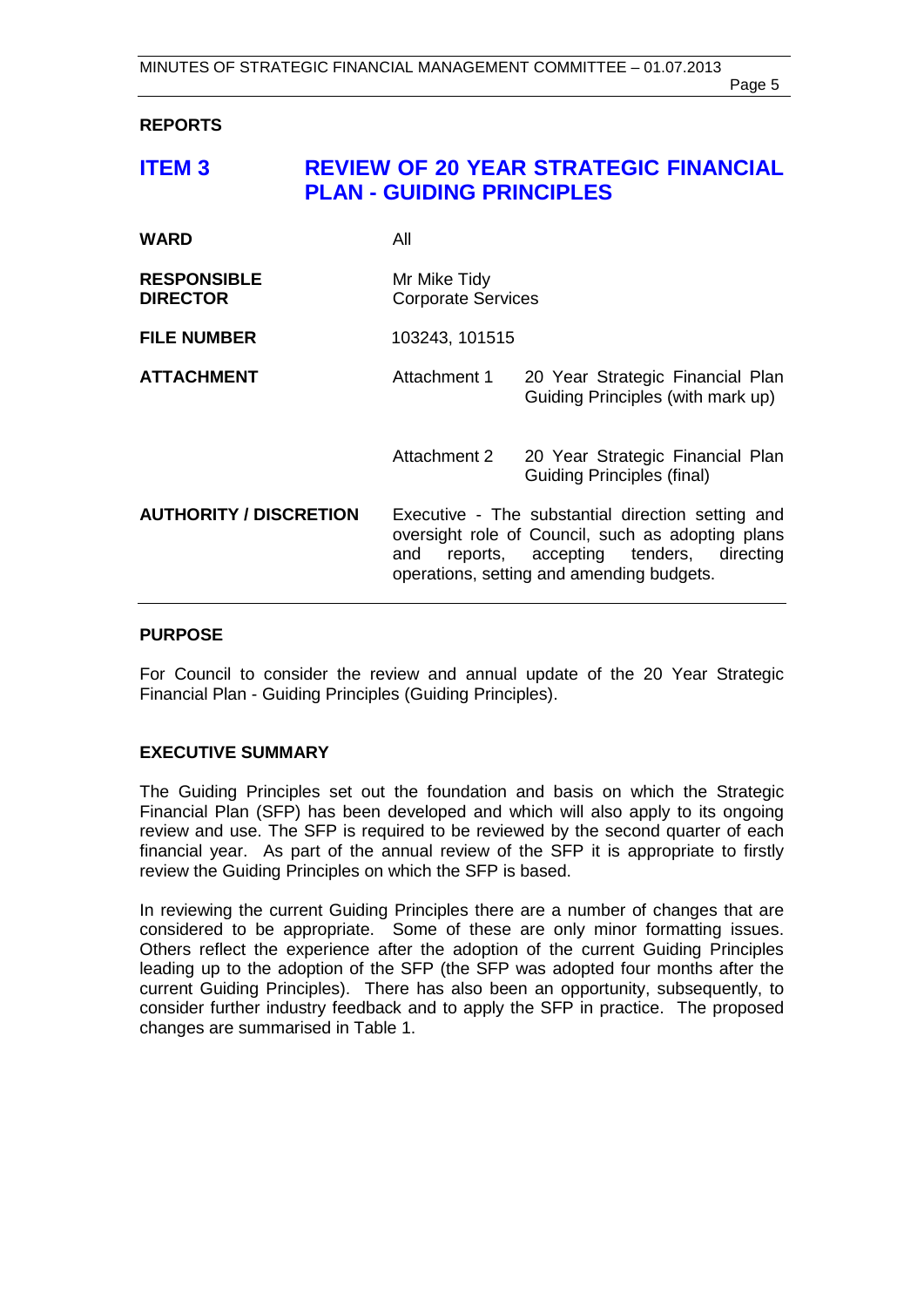#### **BACKGROUND**

The Guiding Principles set out the foundation and basis on which the SFP has been developed and which will also apply to its ongoing review and use. The current Guiding Principles were adopted by Council at its meeting held on 24 July 2012 (CJ138-07/12 refers). The SFP 2011-2031 was subsequently approved by Council at its meeting held on 20 November 2012 (CJ244-11/12 refers).

The Guiding Principles set out an annual review process for the SFP which requires that it be updated on an annual basis with the update being completed by the second quarter of each financial year, to allow the SFP to be used as an input to the annual budget process for the subsequent year. As part of the annual review of the SFP it is appropriate to firstly review the Guiding Principles on which the SFP is based.

#### **DETAILS**

In reviewing the current Guiding Principles there are a number of changes that are considered to be appropriate. Some of these are only minor formatting issues. Others reflect the experience after the adoption of the current Guiding Principles leading up to the adoption of the SFP (the SFP was adopted four months after the current Guiding Principles) and further consideration and input from references such as:

- *Joondalup 2022*
- Australian Centre of Excellence Local Government (ACELG) Practice Note 6 Long Term Financial Planning
- Institute of Public Works Engineering Australia (IPWEA) Asset Management and Long Term Financial Planning Workshops
- Department of Local Government (DLG) Integrated Planning Framework
- Integrated Planning Framework used in other Australian States.

Attachment 1 provides reviewed Guiding Principles with tracked changes shown.

Table 1 below lists the changes made, and the basis for the change.

| Table 1 – Changes to SFP Guiding Principles |  |  |
|---------------------------------------------|--|--|
|                                             |  |  |

| No | Page                          | Change                                                          |         | <b>Details</b>                                                                                                                                                                                 |
|----|-------------------------------|-----------------------------------------------------------------|---------|------------------------------------------------------------------------------------------------------------------------------------------------------------------------------------------------|
|    | Throughout<br>the<br>Document | References to the<br>20 Year Strategic<br><b>Financial Plan</b> | $\circ$ | For clarity the abbreviated reference has<br>been standardised to SFP<br>because<br>there are numerous Plans.                                                                                  |
|    |                               | Delete reference<br>Governance<br>to<br><b>Framework</b>        |         | o The reference to section 9.5.1 of the<br>Governance Framework is not required<br>as it is already stated that the Guiding<br>principles<br>are founded<br>the<br>on<br>Governance Framework. |
| 3  | 2                             | <b>Flexible</b><br>Long<br>Term Approach                        |         | o Minor changes to clarify that it is the<br>Municipal Fund that is being referred to.                                                                                                         |
|    | 2                             | Service<br>Levels<br>Asset<br>and<br>Management                 |         | New basic principle added to emphasise<br>relationship between the Asset<br>the<br>Management plans, levels of service<br>provided to the community and the SFP.                               |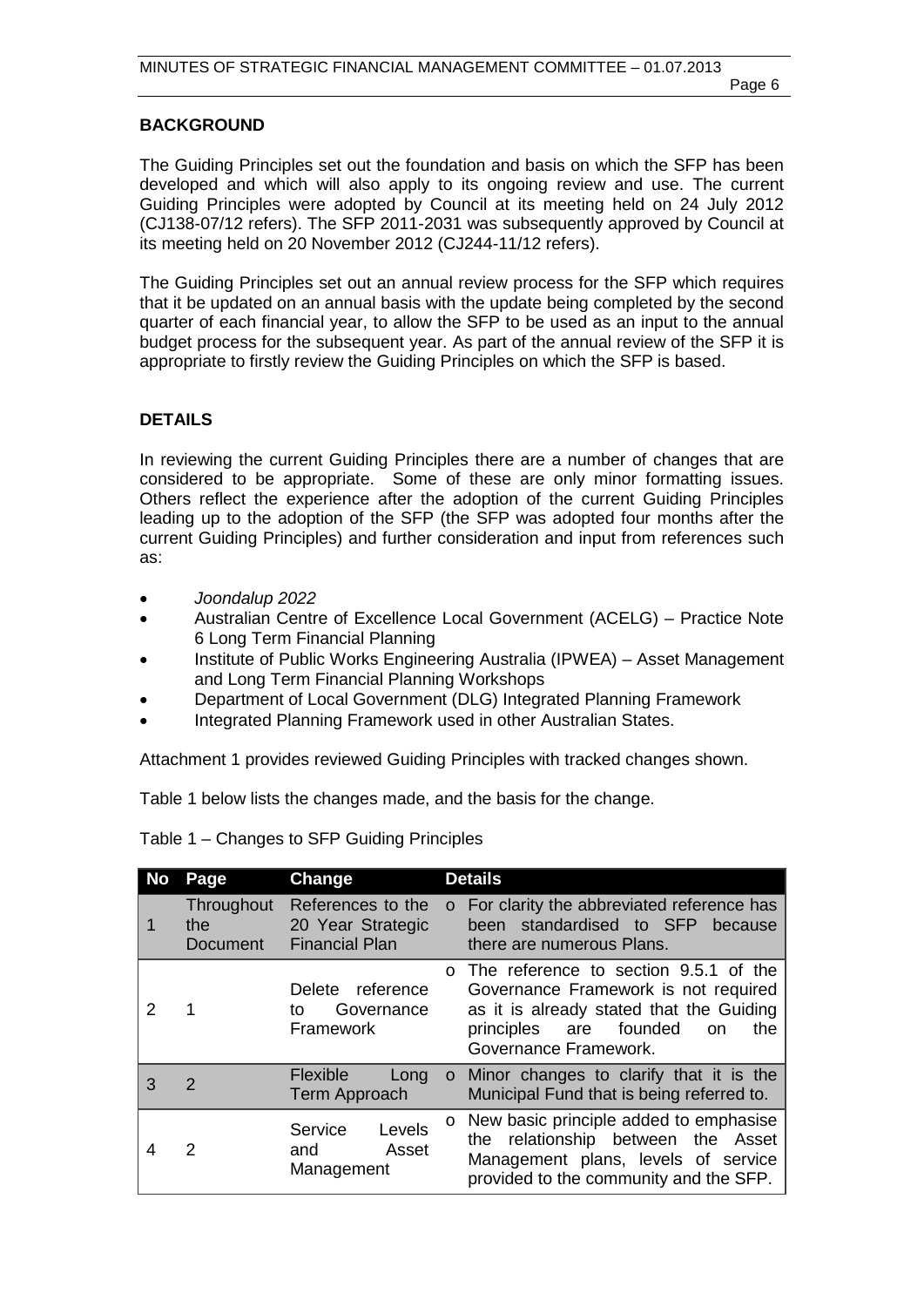| No | Page           | <b>Change</b>                        |         | <b>Details</b>                                                                                                                                                                                                                                                                                                                                                                                                                                                                                                                                                                                                |
|----|----------------|--------------------------------------|---------|---------------------------------------------------------------------------------------------------------------------------------------------------------------------------------------------------------------------------------------------------------------------------------------------------------------------------------------------------------------------------------------------------------------------------------------------------------------------------------------------------------------------------------------------------------------------------------------------------------------|
| 5  | 2 & 3          | Key Elements/<br>Assumptions         | $\circ$ | Previously listed as a single list of dot<br>points these have now been broken up<br>into four sub-headings Targets/Ratios,<br>Funding/Treasury/Reserves,<br><b>New</b><br>expenditure and Process.                                                                                                                                                                                                                                                                                                                                                                                                           |
|    |                |                                      | O       | A new first dot point has been inserted to<br>highlight out of all of the ratios that the<br>City reports against, which are the most<br>important for the SFP being operating<br>results, asset management funding/debt<br>management.                                                                                                                                                                                                                                                                                                                                                                       |
|    |                |                                      | O       | A minor amendment to the second dot<br>point for clarity.                                                                                                                                                                                                                                                                                                                                                                                                                                                                                                                                                     |
| 6  | $\overline{2}$ | Targets/Ratios.                      |         | o A new third dot point that sets a realistic<br>goal for the Operating Surplus Ratio. A<br>range is more realistic than a single<br>target and between 2% and 8% is<br>proposed. The Department of Local<br>Government's Advisory Standard for the<br>Operating Surplus Ratio provides that<br>the standard is not met if the ratio is 0%<br>or less, it is basic if between 0% and<br>15% and advanced if greater than 15%.<br>The issues associated with trying to<br>meet the advanced<br>standard were<br>addressed in the report and Council's<br>resolution adopting the SFP (CJ244-<br>11/12 refers). |
|    |                |                                      | $\circ$ | An amendment to the existing fourth dot<br>point to remove a specific percentage for<br>revenue growth relative to expenditure<br>and to instead link it to the need to<br>achieve the operating surplus targets.                                                                                                                                                                                                                                                                                                                                                                                             |
| 7  | 3              | Funding/Treasury/<br><b>Reserves</b> | $\circ$ | existing dot points have<br>been<br><b>The</b><br>amended so that the Debt Service Ratio<br>target specified aligns the Guiding<br>Principles with the targets included in<br>Joondalup 2022.                                                                                                                                                                                                                                                                                                                                                                                                                 |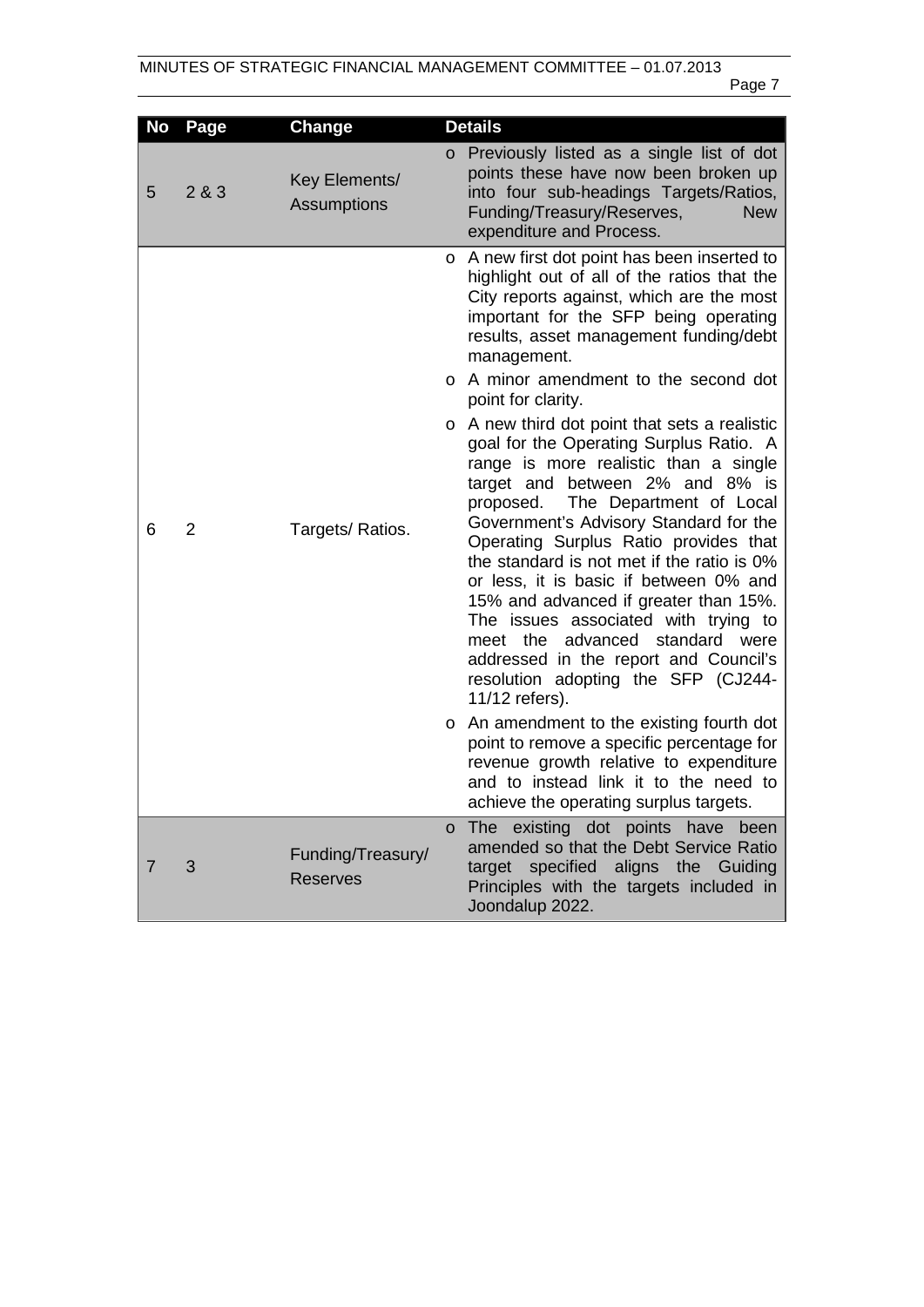| No | Page  | Change           | <b>Details</b>                                                                                                                                                                                                                                                                                                                                                                                                                                                                                                                                                                                                                                                                                                                                                                                                                                                                                                                                                                                                                                                     |
|----|-------|------------------|--------------------------------------------------------------------------------------------------------------------------------------------------------------------------------------------------------------------------------------------------------------------------------------------------------------------------------------------------------------------------------------------------------------------------------------------------------------------------------------------------------------------------------------------------------------------------------------------------------------------------------------------------------------------------------------------------------------------------------------------------------------------------------------------------------------------------------------------------------------------------------------------------------------------------------------------------------------------------------------------------------------------------------------------------------------------|
| 8  | 3     | New Expenditure. | o This section has been added to provide<br>guidance in relation to new expenditure<br>particularly capital which is a significant<br>element of the SFP.<br>The Guiding principles require whole of<br>O<br>life costs to be identified for new<br>expenditure and gives preference for<br>Asset Management Plans based on<br>economic life modelling and that take<br>account of the impact on the operating<br>surplus ratio.<br>An Asset Sustainability Ratio target<br>$\circ$<br>expressed as a range is also nominated.<br>Joondalup 2022 currently does not have<br>a target for the Asset Sustainability<br>Ratio. The target of between 90% and<br>110%<br>for<br>means<br>every<br>\$1<br>οf<br>Depreciation charged to the Accounts,<br>there is between \$0.90 and \$1.10 being<br>spent on capital replacement.                                                                                                                                                                                                                                      |
| 9  | 3 & 4 | Process          | A third dot point has been added to<br>$\circ$<br>ensure that decisions made as part of<br>the Annual Budget and Mid Year Budget<br>Review processes are considered in<br>terms of their impact on the SFP.<br>Guiding<br>The<br>existing<br><b>Principles</b><br>$\circ$<br>proposed that the SFP would include<br>two scenarios. The final adopted SFP<br>included three scenarios. The changes<br>in dot point four propose that scenario's<br>one and two will be largely unchanged<br>(although they have been reversed ie<br>the current scenario 1 will become<br>scenario 2) however scenario three has<br>been changed.<br>o Currently scenario three is based on<br>capping rate increases at 5%.<br>The<br>change proposes a scenario three based<br>on achieving all of the targets and in<br>accordance with the Guiding Principles.<br>This may mean not including all new<br>expenditure proposed or not including it<br>within the timeframes proposed. This is<br>considered a more relevant scenario<br>than focussing solely on rate increases. |

# **Issues and options considered**

There are three options when considering the proposed changes to the Guiding Principles: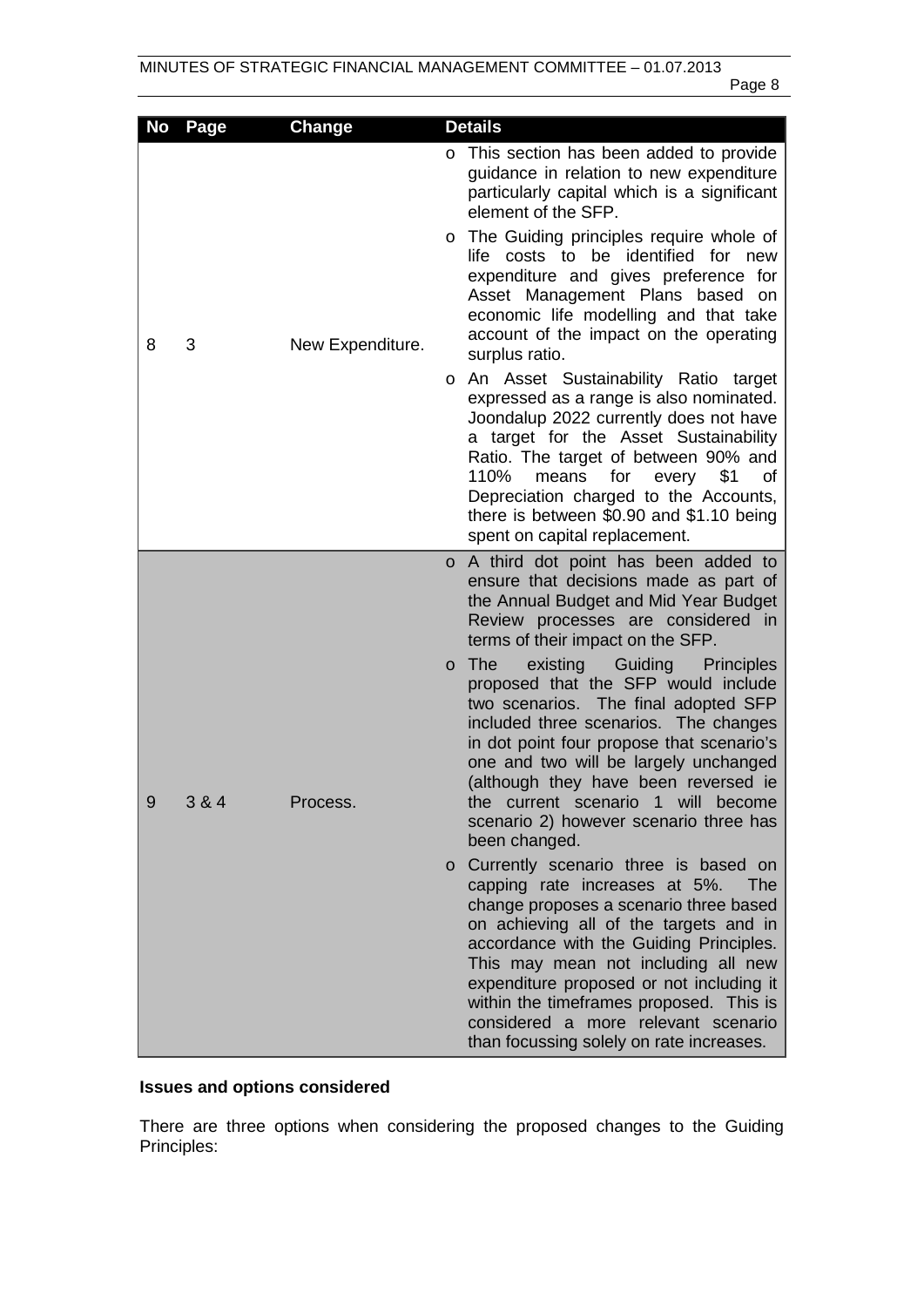#### Option 1 – Reject the Proposed Changes to the Guiding Principles

The current Guiding Principles were adopted four months prior to the adoption of the SFP and also prior to the adoption of *Joondalup 2022*. They do not currently reflect the basis on which the SFP and *Joondalup 2022* were adopted. This option is not supported.

#### Option 2 – Vary the Proposed Changes to the Guiding Principles

While the proposed changes are considered to adequately address the shortcomings identified in the current Guiding Principles it is open to Council to accept them only in part or to make additional changes. This option is not preferred.

#### Option 3 – Accept the Proposed Changes to the Guiding Principles

The current Guiding Principles were adopted four months prior to the adoption of the SFP and also prior to the adoption of *Joondalup 2022*. There are a number of issues that arose during this period for example finalisation of various ratios and targets and the decision to include three scenarios in the SFP rather than two. There has also been an opportunity, subsequently, to consider further industry feedback and to apply the SFP in practice. These support the need to amend the Guiding Principles. This option is recommended.

#### **Legislation / Strategic Community Plan / policy implications**

| Legislation                     | Local Government Act 1995 and the supporting<br>Department of Local Government guidelines and<br>advisory standards covering:                                                               |  |
|---------------------------------|---------------------------------------------------------------------------------------------------------------------------------------------------------------------------------------------|--|
|                                 | Long Term Financial Planning - Framework &<br>Guidelines<br>Asset Management – Framework & Guidelines<br>$\bullet$<br>Integrated Planning and Reporting - Advisory<br>$\bullet$<br>Standard |  |
| <b>Strategic Community Plan</b> |                                                                                                                                                                                             |  |
| <b>Key theme</b>                | Financial Sustainability.                                                                                                                                                                   |  |
| <b>Objective</b>                | Effective management.                                                                                                                                                                       |  |
| <b>Strategic initiative</b>     | Manage liabilities and assets through a planned,<br>long-term approach.                                                                                                                     |  |
|                                 | Balance service levels for assets against long-term<br>funding capacity.                                                                                                                    |  |
| <b>Policy</b>                   | Not applicable.                                                                                                                                                                             |  |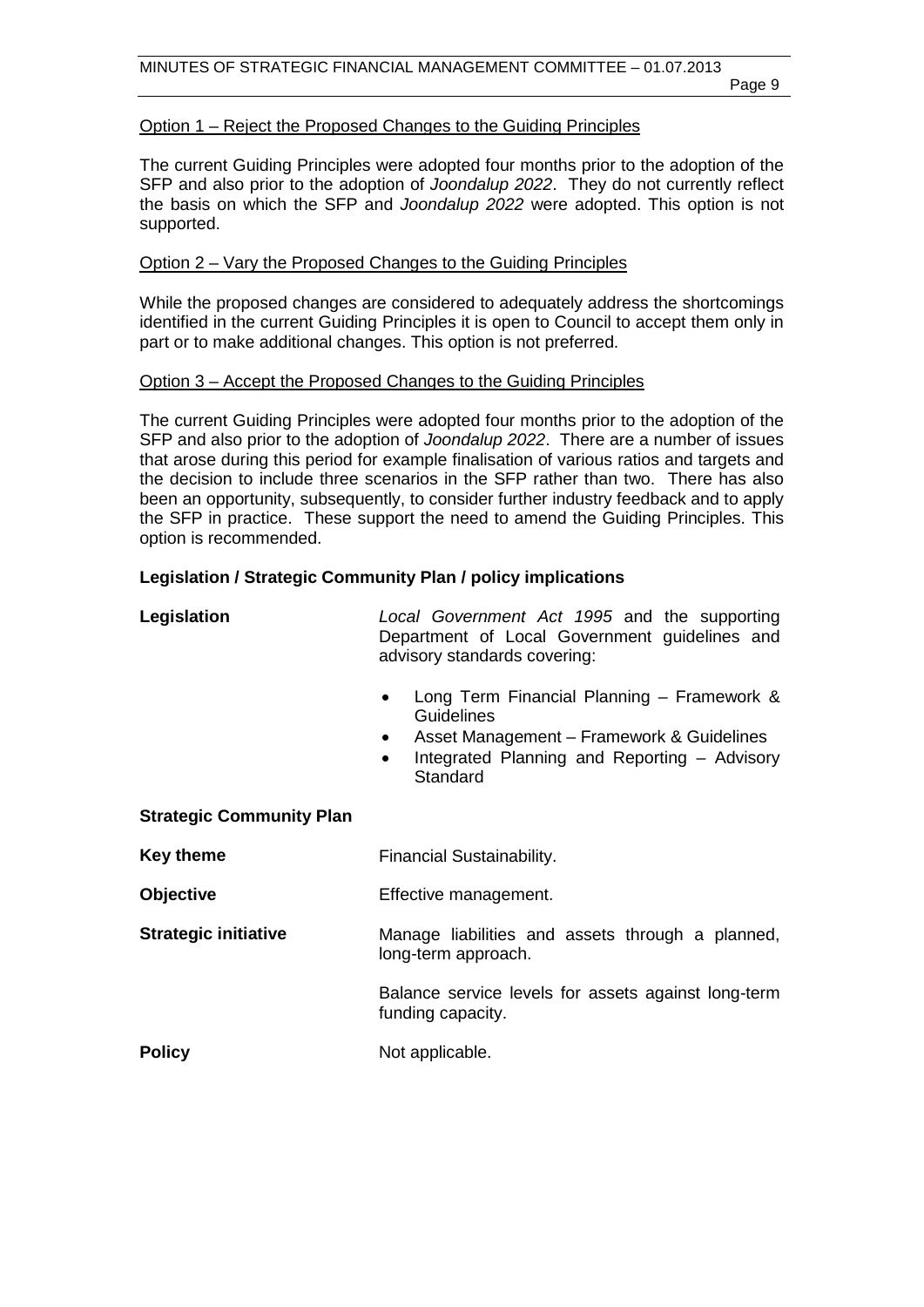#### **Risk management considerations**

The Guiding Principles set out the basis and foundation on which the SFP is based. The setting of targets, objectives and the principles for the SFP, are a significant contributor to the mitigation of risk in the long term financial sustainability of the City.

There is a risk that the tolerances established for the ratios do not take account of one-off unknown events with major financial impacts. The Guiding Principles will be reviewed every year.

#### **Financial/budget implications**

Not applicable.

#### **Regional significance**

Not applicable.

#### **Sustainability implications**

The Guiding Principles are integral to the development of the SFP which represents the primary and key financial planning document for the City and has a direct bearing on planning for the financial sustainability of the City.

#### **Consultation**

Not applicable.

#### **COMMENT**

The Guiding Principles provide the basis on which the SFP is prepared. The proposed changes bring further rigor to the City's long term financial planning processes.

#### **VOTING REQUIREMENTS**

Simple Majority.

**MOVED Cr Fishwick SECONDED Cr Norman that Council ADOPTS the revised 20 Year Strategic Financial Plan - Guiding Principles statement, forming Attachment 2 to this Report.**

#### The Motion was Put and **CARRIED** (5/0)

**In favour of the Motion:** Crs Amphlett, Chester, Fishwick, Norman and Thomas.

*Appendix 3 refers*

*[To access this attachment on electronic document, click here: Attach3agnSFMC010713.pdf](http://www.joondalup.wa.gov.au/files/committees/SFMC/2013/Attach3agnSFMC010713.pdf)*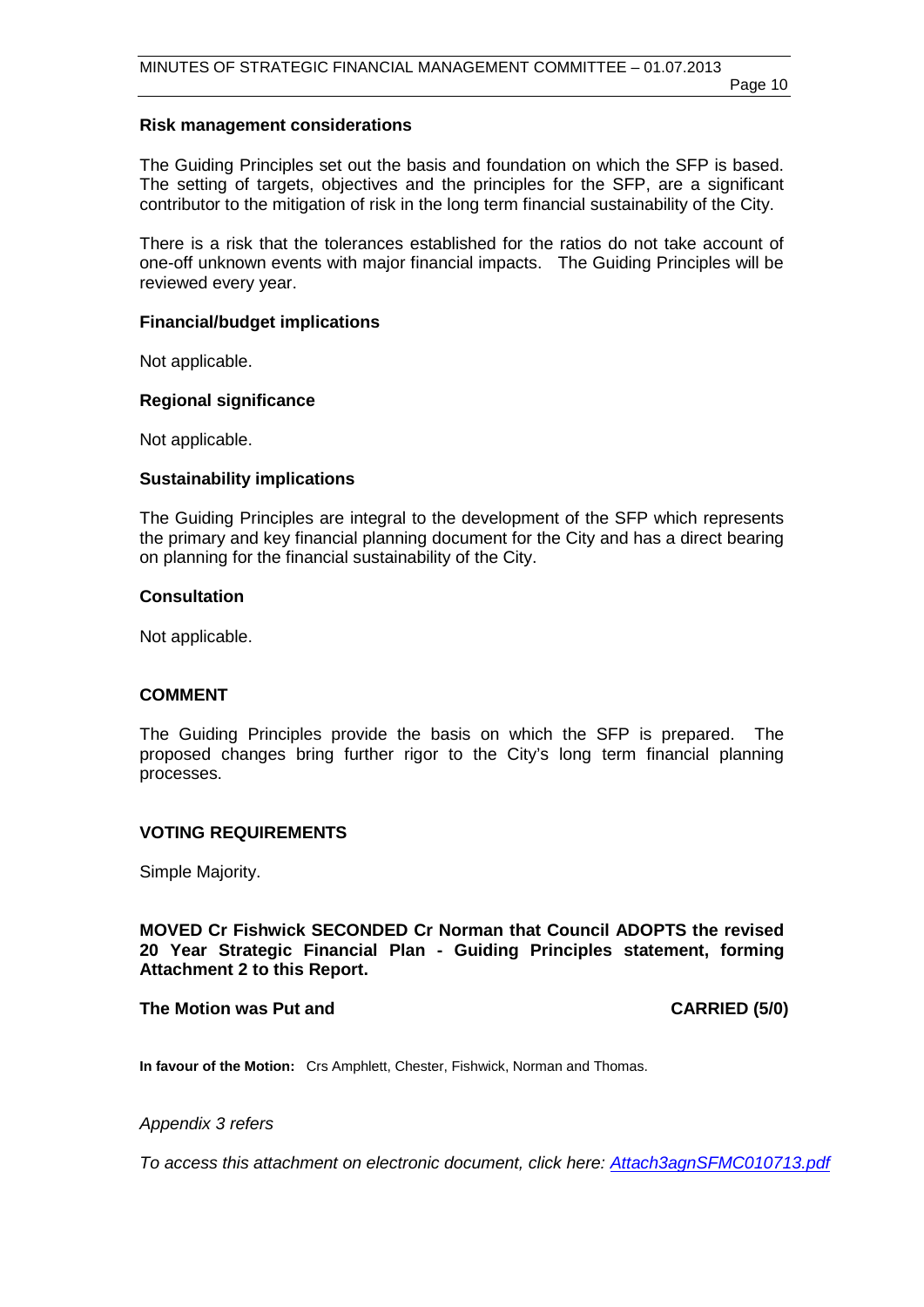# <span id="page-10-0"></span>**ITEM 1 DISPOSAL OF AREA OF LAND WITHIN CITY FREEHOLD LOT 549 (11) MOOLANDA BOULEVARD, KINGSLEY**

| <b>WARD</b>                           | South-East                                                                                                                                             |                                                               |
|---------------------------------------|--------------------------------------------------------------------------------------------------------------------------------------------------------|---------------------------------------------------------------|
| <b>RESPONSIBLE</b><br><b>DIRECTOR</b> | Mr Garry Hunt<br>Office of the CEO                                                                                                                     |                                                               |
| <b>FILE NUMBER</b>                    | 63627, 101515                                                                                                                                          |                                                               |
| <b>ATTACHMENT</b>                     | Attachment 1                                                                                                                                           | Location Plan of Lot 549 (11)<br>Moolanda Boulevard, Kingsley |
|                                       | Attachment 2                                                                                                                                           | Draft Design for New Lot and<br>Car Park                      |
| <b>AUTHORITY / DISCRETION</b>         | Information - includes items provided to Council for<br>information purposes only that do not require a<br>decision of Council (that is for 'noting'). |                                                               |

#### **PURPOSE**

For the Strategic Financial Management Committee (SFMC) to note the status report on the proposed disposal of part of Lot 549 (11) Moolanda Boulevard, Kingsley to adjacent property owners, MASONIC Care WA (MCWA).

#### **EXECUTIVE SUMMARY**

Lot 549 is a City owned battle-axed site at the rear of the Boulevard Plaza Shopping Centre and has two facilities on the site; these buildings are leased to Silver Chain and Community Vision Inc. The MCWA retirement village at Lot 501 (47) Renegade Way, Kingsley is located to the south of Lot 549 and Calthorpe Park is located to the north of the site (Attachment 1 refers).

Consultation with adjacent landowners/occupiers to Lot 549 resulted in only MCWA having an interest in purchasing and developing an area of vacant land within Lot 549. A land area of approximately 4,040m<sup>2</sup> at a cost of \$1,050,000 was conditionally agreed upon and supported by Council at its meeting held on 20 November 2012 (CJ245-11/12 refers) and a scheme amendment and subdivision application is now required. Attachment 2 indicates a concept design of the required reconfiguration of the existing car park on Lot 549 and proposed land area to be disposed of to MCWA.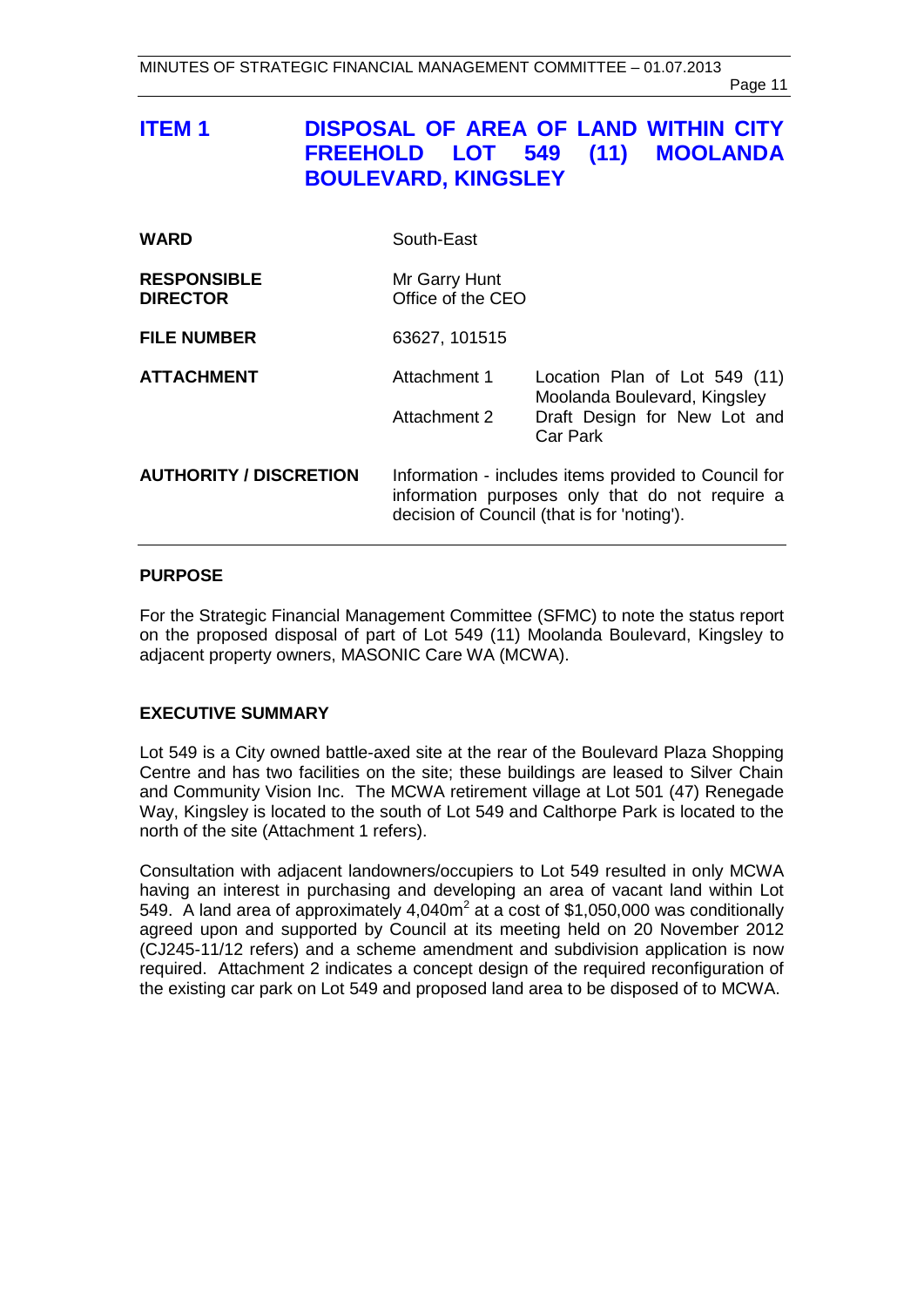Since the report to Council at its meeting held on 20 November 2012 (CJ245-11/12 refers), the City's approach with regard to progressing the planning actions regarding this proposal have been re-examined. It is considered that the Western Australian Planning Commission (WAPC) will require that the necessary rezoning and subdivision/amalgamation applications run sequentially rather than concurrently and therefore the City will now apply to rezone the area for disposal first. A draft subdivision plan will also be included with the application as it is considered that this approach will have the benefit of making the WAPC aware of the proposed future intent of both sites. On receipt of the WAPC's comments with regard to the rezoning application, the City will be in a more informed position to progress the subdivision/amalgamation.

*It is therefore recommended that the Strategic Financial Management Committee:* 

- *1 NOTES the contents of this Report on the City's progress to date on the proposed disposal of an area of Lot 549 (11) Moolanda Boulevard, Kingsley to MASONIC Care WA;*
- *2 NOTES that a further progress report on the proposed disposal of an area of Lot 549 (11) Moolanda Boulevard, Kingsley to MASONIC Care WA will be submitted to a Strategic Financial Management Committee meeting at a date to be determined.*

#### **BACKGROUND**

A number of reports relating to the disposal potential of part of Lot 549 have been submitted to Strategic Financial Management Committee (SFMC) meetings and recommendations by the SFMC at these meetings have been adopted by Council at its meetings held on 15 March 2011 (CJ051-03/11 refers), 17 May 2011 (CJ091-05/11 refers), 19 July 2011 (CJ127-07/11 refers), 20 September 2011 (CJ171-09/11 refers), 20 March 2012 (CJ034-03/12 refers) and 15 May 2012 (CJ096-05/12 refers).

Originally, the City was considering the disposal of an area of approximately  $2,800\text{m}^2$ within Lot 549 and on the SFMC requesting a further report on the potential disposal of land by private treaty to adjoining landowners/lessees, contact was made with each party. Silver Chain and Community Vision Inc each lease a building on Lot 549 and also utilise an existing car park; both parties advised they had no interest in developing aged persons' dwellings on the vacant area. The same response was received from the strata manager on behalf of the strata owners of the Boulevard Plaza Shopping Centre which adjoins Lot 549.

At its meeting held on 19 July 2011 (CJ127-07/11 refers), Council provided in-principle support for the area of approximately  $2,800m^2$  to be offered by private treaty to MCWA. In discussions with the MCWA, it was indicated that the MCWA would be interested in acquiring approximately  $4,040m^2$ . This request was submitted to the Council meeting held on 20 March 2012 (CJ034-03/12 refers) and a previous resolution concerning the offer to the MCWA of an area of approximately  $2,800\,\text{m}^2$ was revoked by an absolute majority. Council provided its in-principle support for the disposal of approximately  $4,040m^2$ .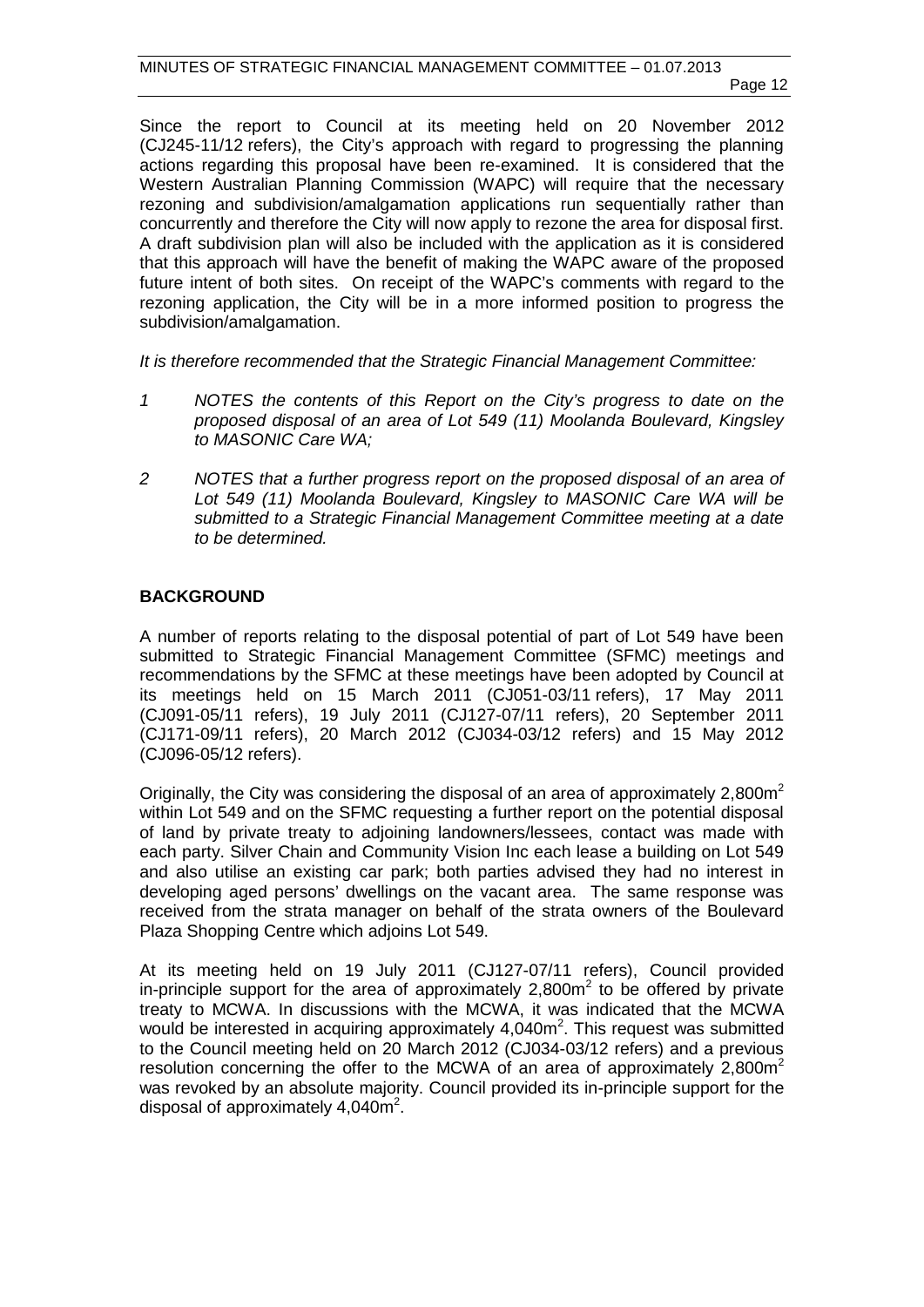Council rejected the MCWA's first offer of \$427,500 (excl GST) at its meeting held on 15 May 2012 (CJ096-05/12 refers) and requested that other opportunities be examined for the site. On receipt of the City's letter rejecting the offer, the MCWA contacted the City and further negotiations resulted in a joint valuation being instructed and a market valuation of \$950,000 being received on 7 August 2012. The City had also advised the MCWA that to create the  $4.040m<sup>2</sup>$  land area, reconfiguration works to the existing car park on Lot 549 would be required at an estimated cost of \$100,000.

The City received a conditional offer from MCWA dated 5 October 2012 of \$1,050,000 (exclusive of GST). The conditions are that:

- 1 the City is responsible for obtaining all relevant approvals and titles related to the subdivision of Lot 549
- 2 the City undertakes an amendment to *District Planning Scheme No. 2* to ensure that the land for sale to MCWA is appropriately zoned and coded so as to allow various aged persons' accommodation land uses
- 3 the City bears all costs associated with the above applications, processes and titles.

This updated offer was submitted to the SFMC at its meeting held on 24 October 2012 and was conditionally supported by Council at its meeting held on 20 November 2012 (CJ245-11/12 refers).

#### **Parking 'Strip'**

There exists a legal agreement on Lot 549 between the City and the strata owners of the Boulevard Plaza Shopping Centre which commenced on 6 April 1989 for a period of 99 years. The shopping centre owners constructed the car park and it allows for staff and customers of the shopping centre to access and park on the subject strip. The agreement states that during its term, the land will only be used as a car park and the City will make reasonable regulations for use of the car parking bays located on the strip.

The legal agreement cannot be assigned or transferred without the prior written consent of each of the other parties. It is also 'appended' to the land, therefore, should Lot 549 be sold, the new owners of the land would be required to enter into a similar arrangement.

The City's recently received legal advice on this matter is that as the strata owners have lodged a subject to claim caveat against the whole of Lot 549, to enable the subdivision and amalgamation to take place the caveat will need to be lifted and then on being replaced, to only be placed on the land that is related to the deed.

#### **DETAILS**

The City communicated Council's decision to the MCWA on 20 November 2012 and the MCWA is therefore aware that rezoning of the subject site is required, in addition to there being in place a subdivision and amalgamation approval from the WAPC. The MCWA's response of 3 April 2013 acknowledged the complexities of the proposed sale and the time the proposal may take to finalise.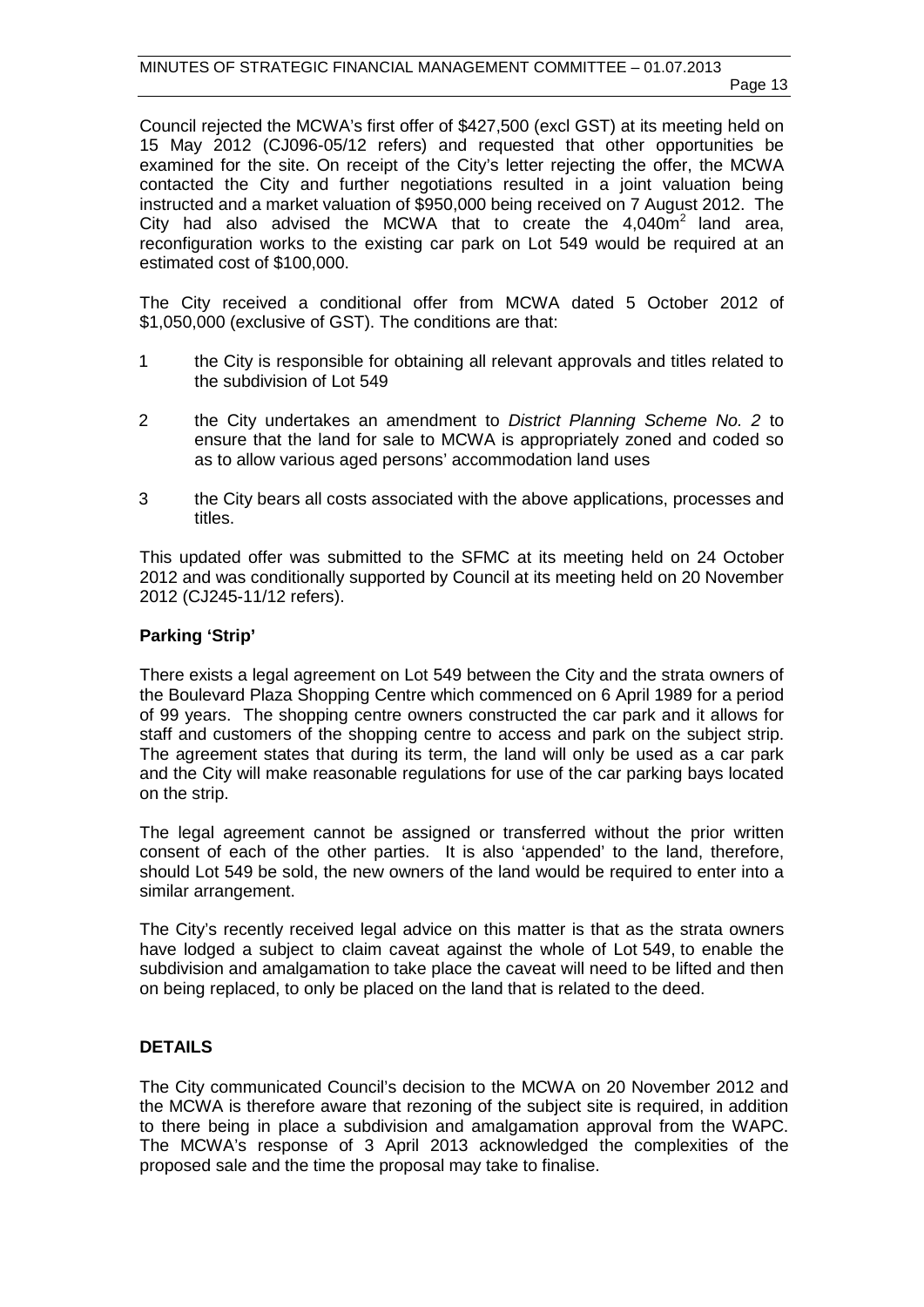The City advised the MCWA that a contract of sale will be drafted and the details of the required processes related to the disposal of  $4,040m^2$  of land will be included. It is proposed that the contract will also give both parties certain termination rights should the outcome of the rezoning and/or subdivision not be approved by the WAPC.

A report is to be submitted to Council at its meeting to be held on 16 July 2013 with regard to the formal initiation of an amendment to DPS2 to rezone the subject area of Lot 549 from 'Civic and Cultural' to 'Residential.' A subdivision plan in its draft stage will be appended to the scheme amendment documentation for the purpose of providing information to the Department of Planning and the WAPC on the overall future intent of both the City's and the MCWA's sites. Depending on the feedback from the WAPC regarding the rezoning application, continuation of the subdivision/amalgamation application process can take place immediately or on finalisation of the amendment.

#### **Issues and options considered**

Other issues that need to be dealt with include dealing with the caveat related to the use of the parking 'strip' and the City's management of the disruption that reconfiguration of the car park on Lot 549 will cause to its two lessees.

| Legislation                     | Sections 3.58 and 3.59 of the Local Government Act<br>1995, together with the Local Government (Functions<br>and General) Regulations 1996 determine how a local<br>government may dispose of property. |
|---------------------------------|---------------------------------------------------------------------------------------------------------------------------------------------------------------------------------------------------------|
| <b>Strategic Community Plan</b> |                                                                                                                                                                                                         |
| <b>Key theme</b>                | <b>Quality Urban Environment.</b>                                                                                                                                                                       |
| <b>Objective</b>                | Quality built outcomes.                                                                                                                                                                                 |
| <b>Strategic initiative</b>     | Buildings and landscaping is suitable for the<br>immediate environment and reflect community values.                                                                                                    |
| <b>Key theme</b>                | Financial Sustainability.                                                                                                                                                                               |
| <b>Objective</b>                | Financial diversity.                                                                                                                                                                                    |
| <b>Strategic initiative</b>     | Identify opportunities for new income streams that are<br>financially sound and equitable.                                                                                                              |
| <b>Policy</b>                   | Asset Management Policy.                                                                                                                                                                                |
|                                 | To ensure the organisation undertakes a structured<br>and coordinated approach to asset management that<br>will promote sustainable infrastructure for the City of<br>Joondalup.                        |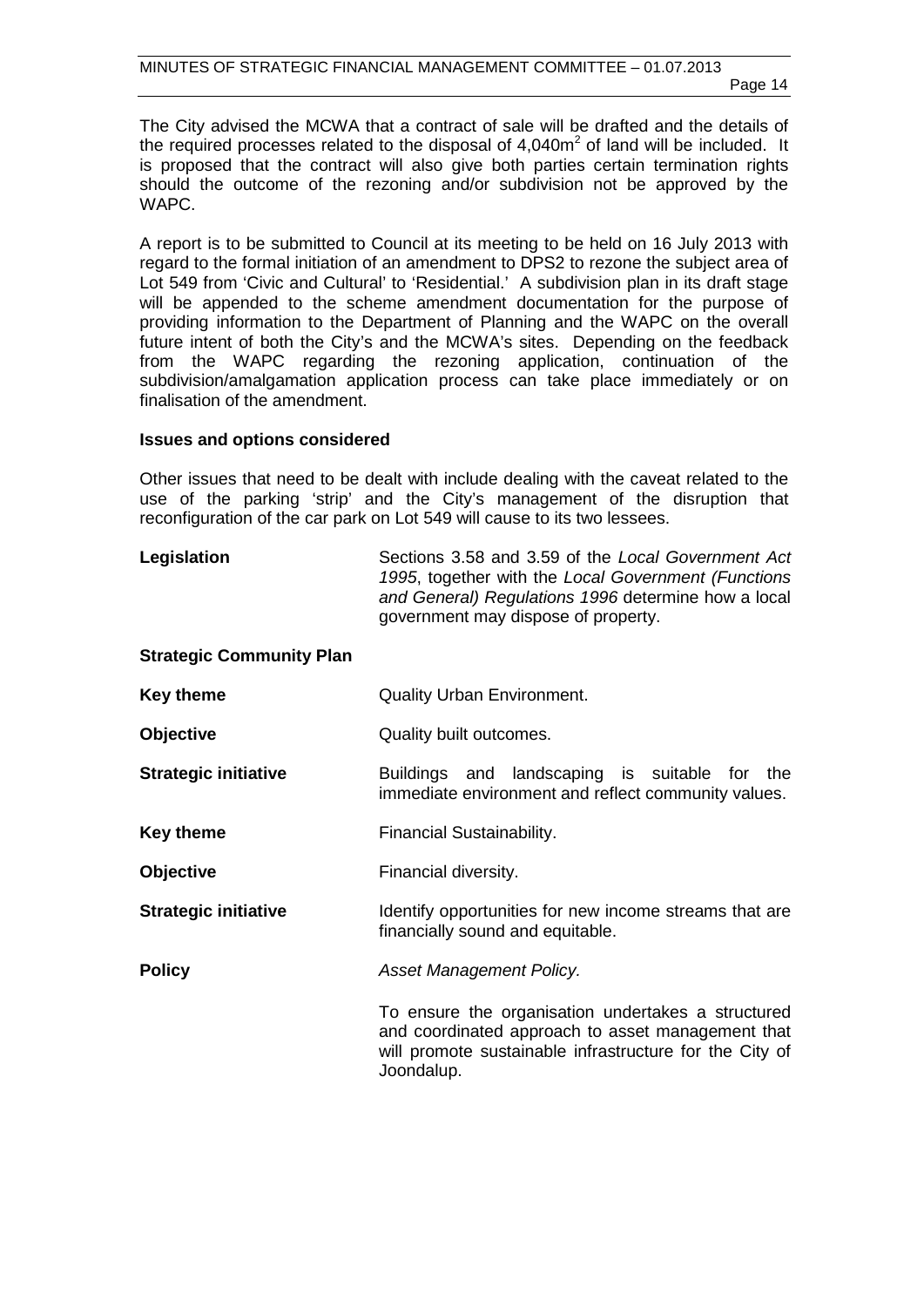#### **Risk management considerations**

Disposal of property needs to comply with the requirements of Sections 3.58 and 3.59 of the *Local Government Act 1995*, which are designed to ensure openness and accountability in this disposal process.

It is uncertain at this stage as to what level of support the WAPC will provide with regard to this proposal.

Disruption to surrounding landowners needs to be managed prior to the commencement of car park reconfiguration works.

#### **Financial/budget implications**

Should the land be developed for aged persons' dwellings, such accommodation is generally non-rateable and would therefore impact on the City's annual revenue stream.

The costs for the reconfiguration of the car park on Lot 549 are estimated costs only.

The required subdivision, scheme amendment and other costs associated with the land transfer will be the City's with regard to this proposal.

#### **Regional significance**

Not applicable.

#### **Sustainability implications**

Disposal of City freehold land that was acquired for community use should not be undertaken without there being a nominated purpose. Council considered that due to the ageing demographics of the community, it is purposeful to make available aged persons dwellings so that people can continue to reside in their local area.

#### **Consultation**

The City has sought advice from valuers and property consultants and has met with landowners/occupiers adjacent to Lot 549 to ascertain their interest level in acquiring the land.

As an amendment to the *City of Joondalup District Planning Scheme No. 2* (DPS2) will be required, an advertising period will form part of that process.

#### **COMMENT**

Certain actions on this site have progressed, however, the initiation of an amendment to *District Planning Scheme No. 2* to rezone the 4,040m<sup>2</sup> area of Lot 549 to Residential/R20 is now required. A draft subdivision plan will accompany this request to the WAPC to give certainty about the exact portion of land to be rezoned. Feedback from the WAPC on the rezoning application will indicate to the City whether it can progress the proposed subdivision/amalgamation immediately or will need to await the finalisation of the amendment.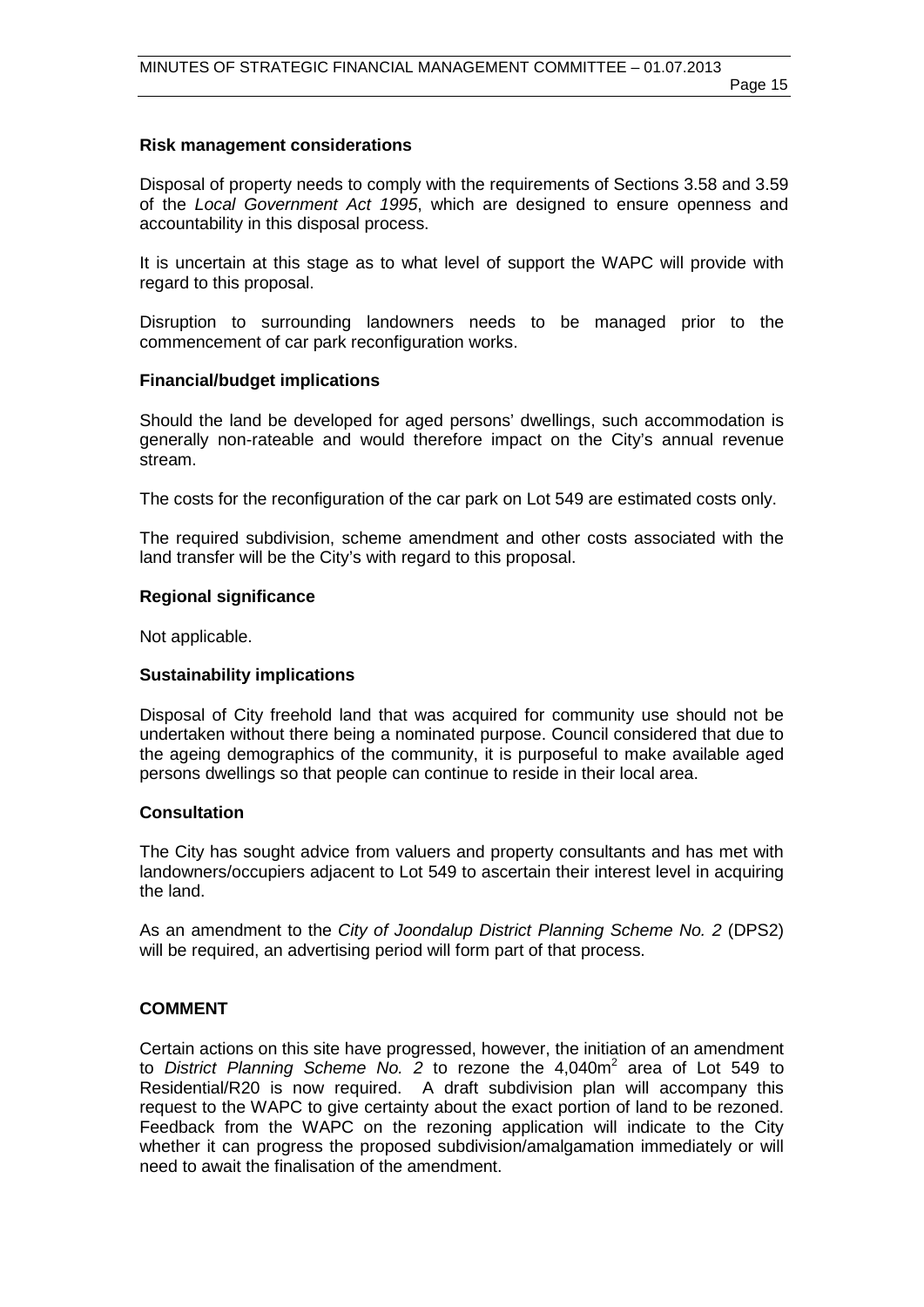#### **VOTING REQUIREMENTS**

Simple Majority.

**MOVED Cr Norman SECONDED Cr Chester that the Strategic Financial Management Committee:** 

- **1 NOTES the contents of this Report on the City's progress to date on the proposed disposal of an area of Lot 549 (11) Moolanda Boulevard, Kingsley to MASONIC Care WA;**
- **2 NOTES that a further progress report on the proposed disposal of an area of Lot 549 (11) Moolanda Boulevard, Kingsley to MASONIC Care WA will be submitted to a Strategic Financial Management Committee meeting at a date to be determined.**

**The Motion was Put and CARRIED (5/0)** 

**In favour of the Motion:** Crs Amphlett, Chester, Fishwick, Norman and Thomas.

*Appendix 1 refers*

*[To access this attachment on electronic document, click here: Attach1agnSFMC010713.pdf](http://www.joondalup.wa.gov.au/files/committees/SFMC/2013/Attach1agnSFMC010713.pdf)*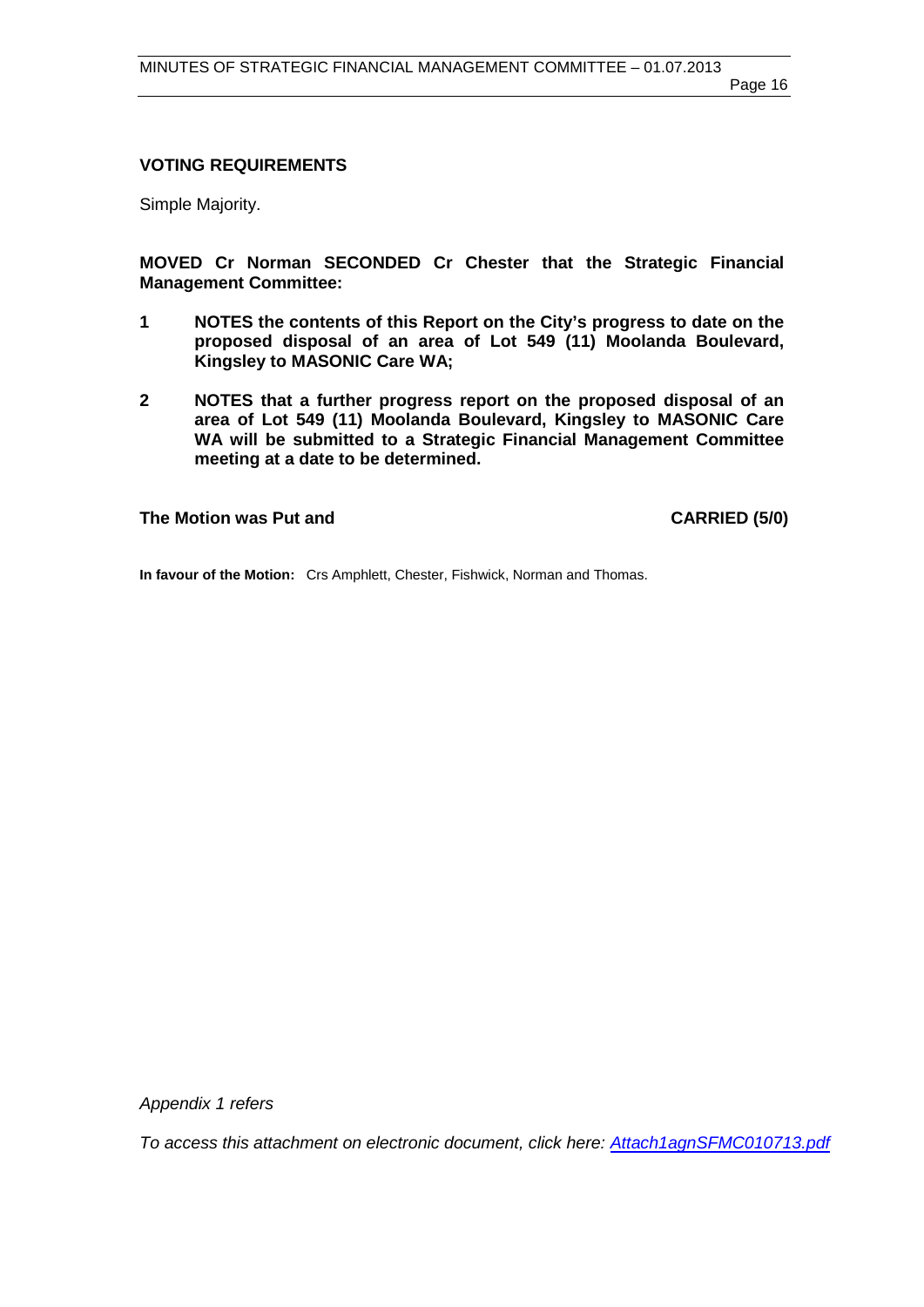<span id="page-16-0"></span>

| <b>ITEM 2</b>                         | <b>ROAD, DUNCRAIG</b>              | <b>PROGRESS REPORT ON THE PROPOSED</b><br>DISPOSAL OF LOTS 642/643 (57/59) MARRI                                                                                                             |
|---------------------------------------|------------------------------------|----------------------------------------------------------------------------------------------------------------------------------------------------------------------------------------------|
| <b>WARD</b>                           | South Ward                         |                                                                                                                                                                                              |
| <b>RESPONSIBLE</b><br><b>DIRECTOR</b> | Mr Garry Hunt<br>Office of the CEO |                                                                                                                                                                                              |
| <b>FILE NUMBER</b>                    | 63627, 27459, 101515               |                                                                                                                                                                                              |
| <b>ATTACHMENT</b>                     | Attachment 1                       | Location Plan of Lots 642/643<br>(57/59) Marri Road, Duncraig                                                                                                                                |
| <b>AUTHORITY / DISCRETION</b>         | and                                | Executive - The substantial direction setting and<br>oversight role of Council, such as adopting plans<br>reports, accepting tenders, directing<br>operations, setting and amending budgets. |

#### **PURPOSE**

For Council to consider the outcome of the City's offer of lease to the Department of Education Western Australia for Lots 642/643 (57) Marri Road, Duncraig.

#### **EXECUTIVE SUMMARY**

The City offered Lots 642/643 (57/59) Marri Road, Duncraig for purchase by the Department of Education at the end of its current lease term on 31 October 2013, which it rejected.

At its meeting held on 28 August 2007 (CJ168-08/07 refers) Council approved the application of market rentals in any future lease negotiations with the Department of Education and on 20 November 2012 (CJ243-11/12 refers) endorsed discussions on the potential of a short term lease from 1 November 2013, with the proposed new annual rent being subject to a market valuation.

A market valuation was undertaken on 11 December 2012 to determine a reasonable annual rent, which was \$23,500. This rent was offered to the Department of Education who then counter offered a three-year term on a fixed rent of \$20,000 per annum with no annual increases. The counter offer was made on the basis that the Department of Education could install a transportable classroom on the Duncraig Primary School site for \$20,000.

*It is therefore recommended that Council APPROVES an offer being made to the Department of Education Western Australia for a lease of Lots 642/643 (57/59) Marri Road, Duncraig for a two-year term and a one-year option effective from 1 November 2013 with the rental to be fixed at \$20,000 per annum (exclusive of GST).*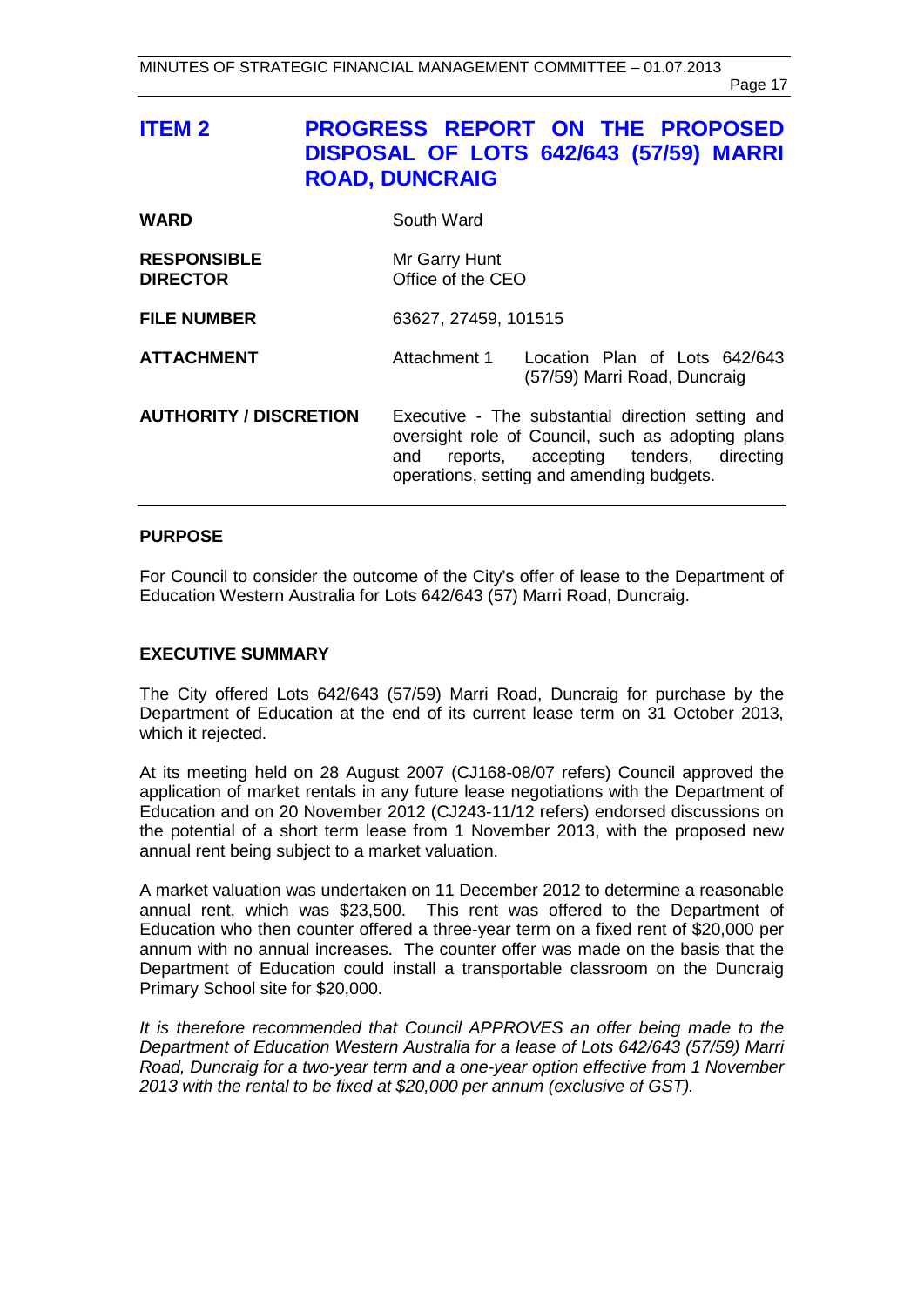#### **BACKGROUND**

The Department of Education's rejection of the City's offer to purchase the site was reported to the Strategic Financial Management Committee (SFMC) in October 2012 and at its meeting held on 20 November 2012 (CJ243-11/12 refers) Council resolved that it:

- *1 NOTES that the Department of Education has rejected Council's offer to purchase Lots 642/643 (57/59) Marri Road, Duncraig;*
- *2 ENDORSES the Department of Education being offered a three year lease from 1 November 2013 with an annual rent at commencement that is subject to a market valuation and increases thereafter of 5% per annum;*
- *3 DISPOSES of the land at Lots 642/643 (57/59) Marri Road, Duncraig at the conclusion of the lease term in Part 2 above;*
- *4 ADVISES the Department of Education that the City does not see it as its role to provide long term strategic facilities for educational purposes.*

To be able to dispose of this property, the Duncraig Child Health Centre would need to be relocated. Lot 159 (487L) Beach Road, Duncraig has been identified as the relocation site, however, refurbishment works would be required to take place on the Beach Road property first. These works have been deferred until 2017-2018 as the Department of Health recently called for tenders from not-for-profit organisations for the provision of child health services, therefore creating uncertainty as to the future role that local government will have in supporting this service.

The Duncraig Child Health Centre utilises approximately  $65m^2$  of the area and is managed by the Child and Adolescent Community Health Service (Department of Health).

The remaining area of approximately  $231m^2$  houses the Duncraig Pre-Primary School and is leased by the Department of Education. During negotiations for the current five year lease, the intent was for the Duncraig Pre-Primary School program to be transferred to the Duncraig Primary School campus by the end of the current lease period at 31 October 2013.

Based on this proposed relocation and as part of examining future options regarding the City's aging building portfolio, negotiations commenced with the Child and Adolescent Community Health Services to also relocate the Duncraig Child Health Centre service to Lot 159 (487L) Beach Road, Duncraig. This property is currently utilised by the Carine Child Health Centre, has adequate space, but requires refurbishment prior to relocation. Redevelopment and relocation costs associated with this transfer have been estimated to be approximately \$200,000.

#### **DETAILS**

The Department of Education rejected the City's offer indicating that a commencement market rent of \$23,000 per annum (exclusive of GST) is not a viable proposal and submitted a counter offer of a three-year term of a fixed rent of \$20,000 per annum with no annual increases.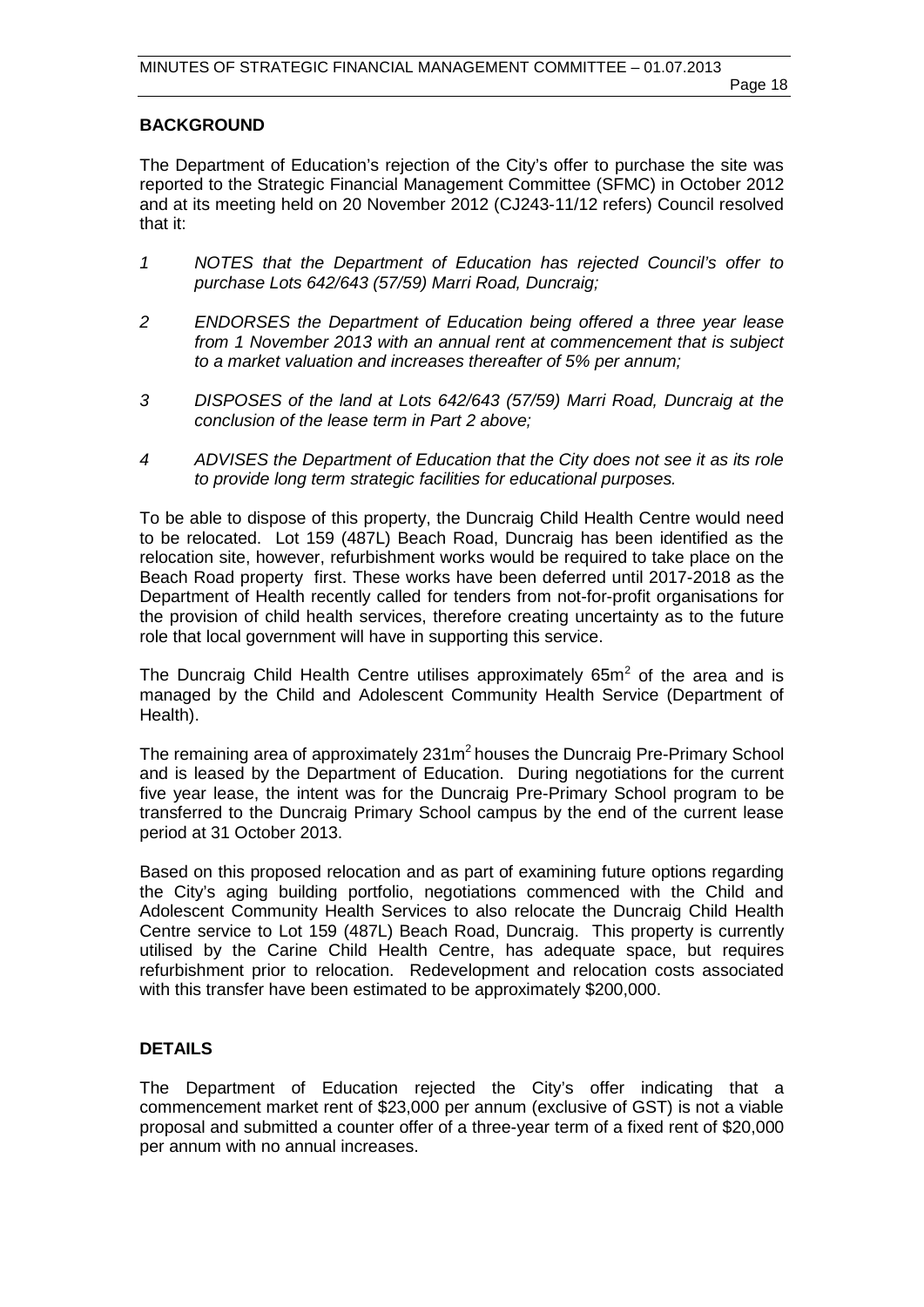The counter offer was made on the basis that the installation of a transportable classroom on the Duncraig Primary School site would be a more cost effective option for the Department of Education.

If agreement cannot be reached on a new lease, the Department of Education would need to vacate the premises at the end of the current lease term being 31 October 2013. Given the short notice, vacating the premises could be extended until the commencement of the 2014 school year.

However, if the Department of Education did vacate, the property could not be sold until the relocation of the Duncraig Child Health Centre, which would occur in 2017-2018 once the refurbishment of the Beach Road, Duncraig property had taken place.

#### **Issues and options considered**

The Department of Health's tendering out of the provision of community child health services within the Perth Metropolitan Region to not-for-profit community organisations closed on 8 February 2013 and the outcome of the evaluation of the tenders has been extended until June 2013. Until the result of this process is known and the new service providers identified, there is uncertainty as to the role of local government.

#### **Future Land Use on Disposal**

It should be noted that the amalgamation of Lots 642/643 would create a land area of 1,366 $m^2$  and under the Residential Design Codes, 1,366 $m^2$  on a R20 density code is not large enough to accommodate an aged persons' dwelling development. Planning advice is that this site should remain on an R20 density code, therefore once the site is available for disposal it is recommended that valuers are instructed to provide market valuations on its current zoning of Residential/R20.

Lots 642/643 do not need to be taken into account as part of the City's revised Draft Local Housing Strategy endorsed by Council at its meeting held on 16 April 2013 (CJ044-04/14 refers), as the land is not in a Housing Opportunity Area.

| Legislation | Sections 3.58 and 3.59 of the Local Government Act  |
|-------------|-----------------------------------------------------|
|             | 1995, together with the Local Government (Functions |
|             | and General) Regulations 1996 determine how a local |
|             | government may dispose of property.                 |

#### **Strategic Community Plan**

| Key theme                   | Quality Urban Environment.                                                                 |
|-----------------------------|--------------------------------------------------------------------------------------------|
| <b>Objective</b>            | Quality built outcomes.                                                                    |
| <b>Key theme</b>            | Financial Sustainability.                                                                  |
| <b>Objective</b>            | Financial diversity.                                                                       |
| <b>Strategic initiative</b> | Identify opportunities for new income streams that are<br>financially sound and equitable. |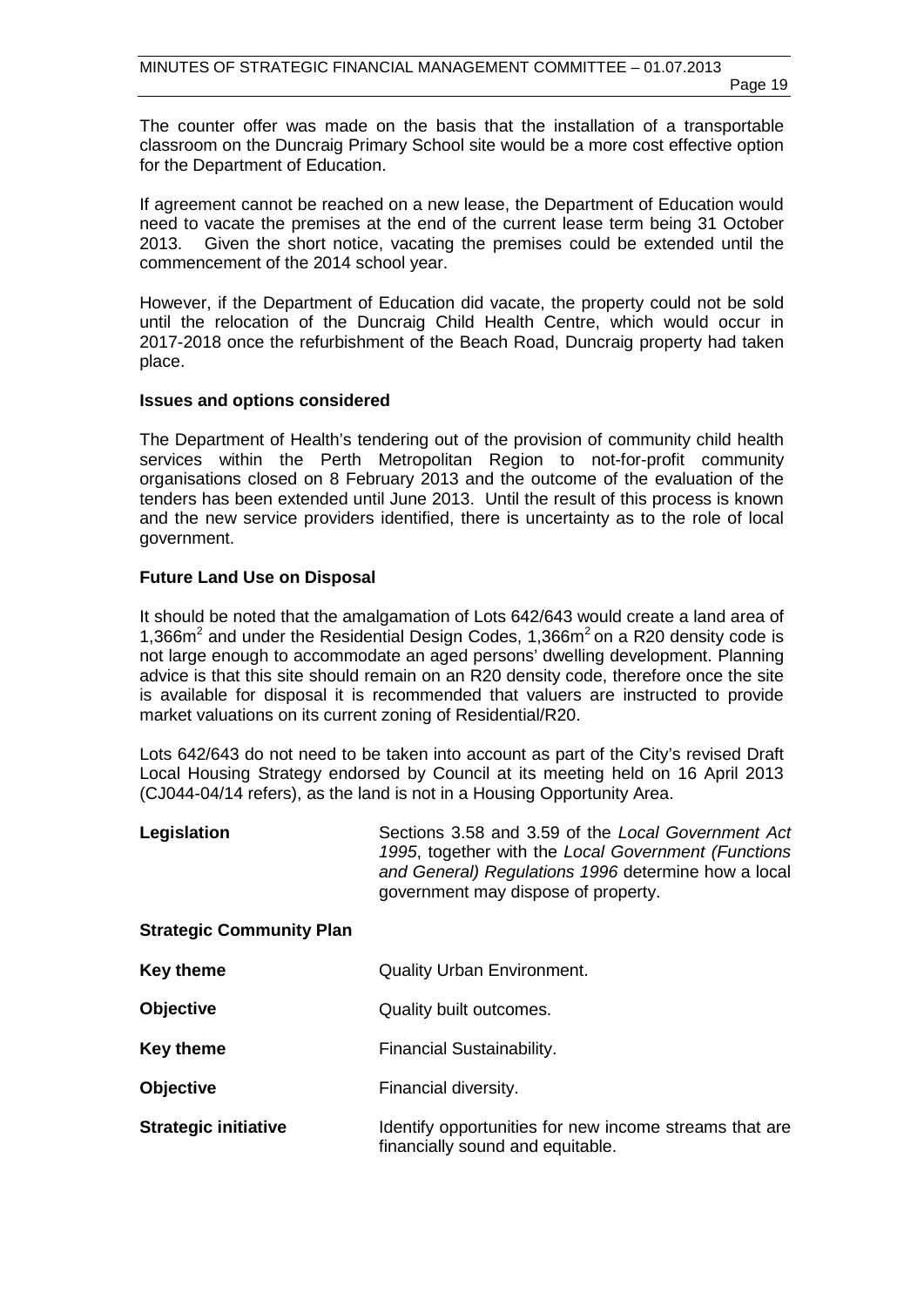## **Risk management considerations**

Disposal of property needs to comply with the requirements of Sections 3.58 and 3.59 of the *Local Government Act 1995*, which are designed to ensure openness and accountability in this disposal process.

There may be a negative reaction by some of the parents whose children use the services based at this facility on the site's eventual disposal.

# **Financial/budget implications**

A valuation received dated 24 May 2010 for this site was \$890,000 (exclusive of GST) for a Residential/R20 zone with a condition on the contract of sale restricting the use to 'Aged Persons' Dwellings.' It has been determined that under a Residential/R20 zoning this use is no longer suitable based on the size of the property once the two lots are amalgamated.

Updated valuations on City properties undertaken on 14 January 2013 indicate that the May 2010 valuations were optimistic.

The proceeds from the sales are to be transferred to the Performing Arts and Cultural Facility Reserve Fund.

## **Regional significance**

Not applicable.

# **Sustainability implications**

The disposal of City freehold land that has been set aside for community use should not be disposed of without there being a nominated purpose.

The land cannot be sold for Aged Persons' Dwellings due to the requirements of Part 6.11.2 of the Residential Design Codes and the combined land areas of Lots 642 and 643 only being  $1,366$ m<sup>2</sup>.

# **Consultation**

Ongoing communication has taken place between the City, the Department of Education and the Child and Adolescent Community Health Service (Department of Health). Both these Departments will need to consult extensively with their parents/clients prior to implementing any transfer of their services.

# **COMMENT**

For the property to be available for disposal, the facility needs to be vacated by the Departments of Education and Health.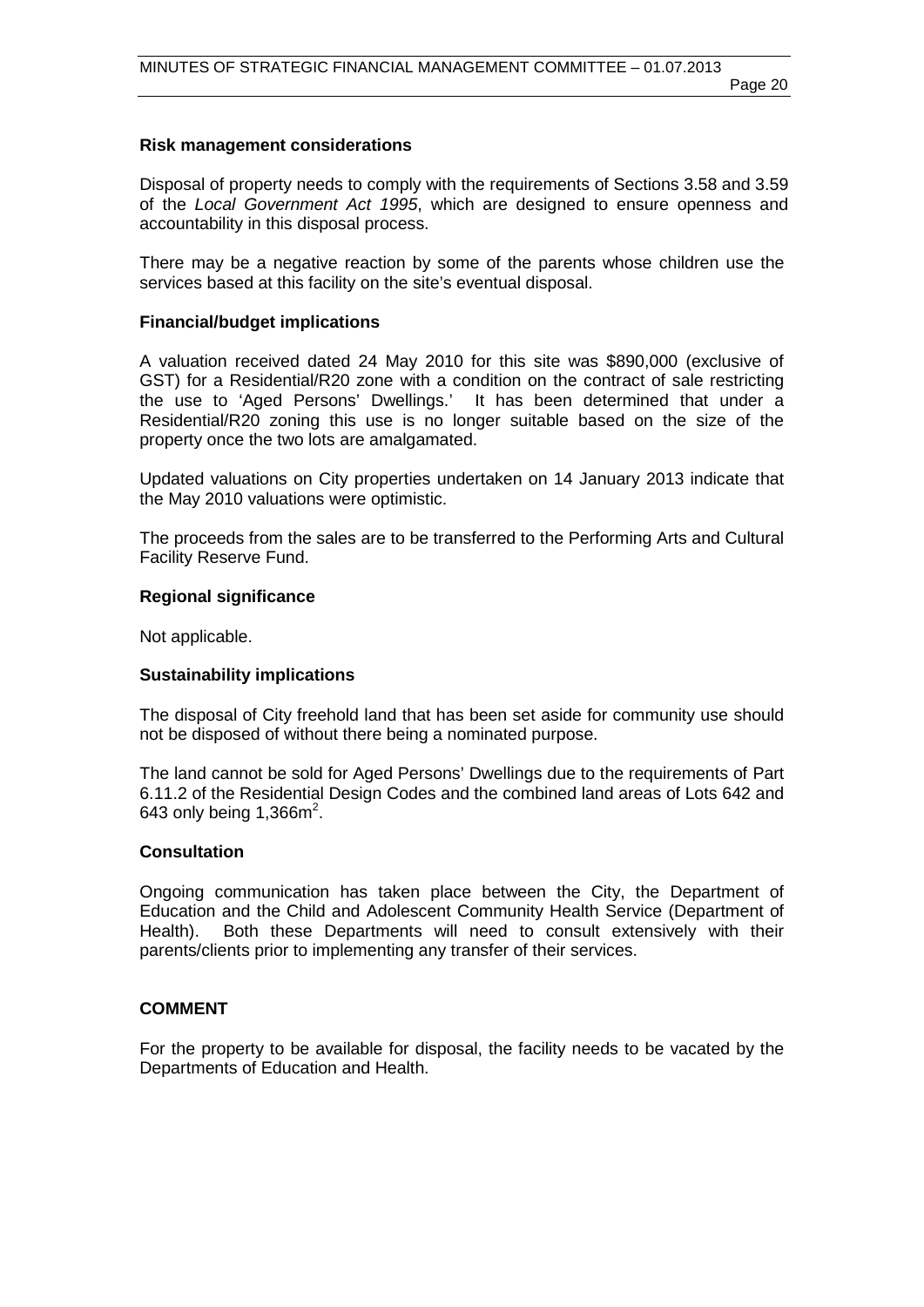If the lease term for the Department of Education generally coincides with the refurbishment of relocated property in Beach Road, Duncraig (therefore allowing for the relocation of Duncraig Child Health Centre) this provides the City with an income until the building is vacant. The lease term being split into a term plus an option may possibly allow some flexibility.

On the site being available for disposal, it does not have the required land area to be development for aged persons' dwellings, therefore being sold as a Residential/R20 site is recommended.

#### **VOTING REQUIREMENTS**

Simple Majority.

**MOVED Cr Fishwick SECONDED Cr Thomas that Council APPROVES an offer being made to the Department of Education Western Australia for a lease of Lots 642/643 (57/59) Marri Road, Duncraig for a two-year term and a one-year option effective from 1 November 2013 with the rental to be fixed at \$20,000 per annum (exclusive of GST).**

The Motion was Put and **CARRIED** (5/0)

**In favour of the Motion:** Crs Amphlett, Chester, Fishwick, Norman and Thomas.

*Appendix 2 refers*

*[To access this attachment on electronic document, click here: Attach2agnSFMC010713.pdf](http://www.joondalup.wa.gov.au/files/committees/SFMC/2013/Attach2agnSFMC010713.pdf)*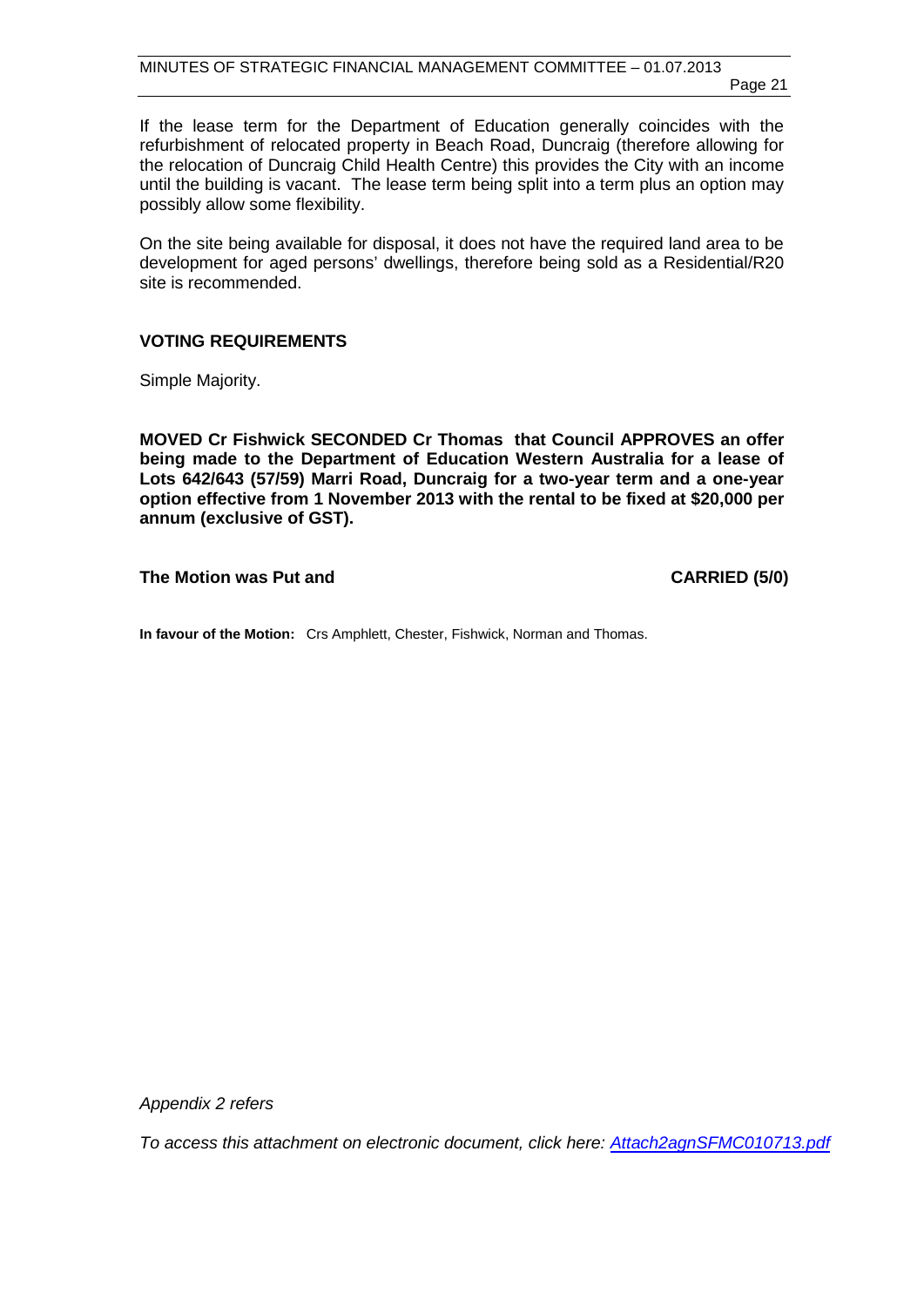# <span id="page-21-0"></span>**ITEM 3 REVIEW OF 20 YEAR STRATEGIC FINANCIAL PLAN - GUIDING PRINCIPLES**

| <b>WARD</b>                           | All                                       |                                                                                                                                                                                                 |
|---------------------------------------|-------------------------------------------|-------------------------------------------------------------------------------------------------------------------------------------------------------------------------------------------------|
| <b>RESPONSIBLE</b><br><b>DIRECTOR</b> | Mr Mike Tidy<br><b>Corporate Services</b> |                                                                                                                                                                                                 |
| <b>FILE NUMBER</b>                    | 103243, 101515                            |                                                                                                                                                                                                 |
| <b>ATTACHMENT</b>                     | Attachment 1                              | 20 Year Strategic Financial Plan -<br>Annual Update Process Map                                                                                                                                 |
|                                       | Attachment 2                              | 20 Year Strategic Financial Plan<br>Guiding Principles (with mark up)                                                                                                                           |
|                                       | Attachment 3                              | 20 Year Strategic Financial Plan<br>Guiding Principles (final)                                                                                                                                  |
| <b>AUTHORITY / DISCRETION</b>         | and                                       | Executive - The substantial direction setting and<br>oversight role of Council, such as adopting plans<br>reports, accepting tenders,<br>directing<br>operations, setting and amending budgets. |

This Item was dealt with earlier in the meeting, prior to consideration of Item 1.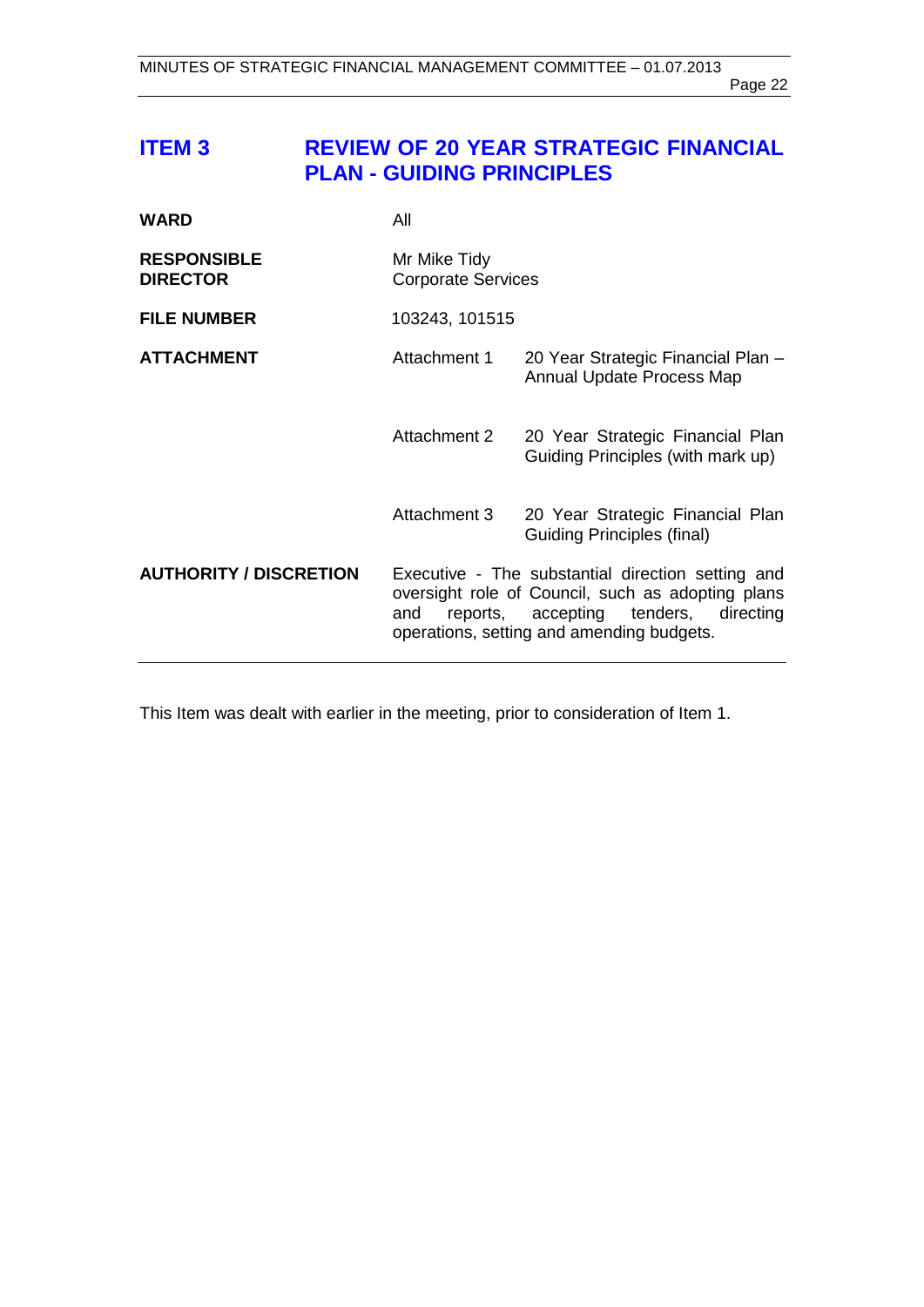# <span id="page-22-0"></span>**ITEM 4 CONFIDENTIAL - STATUS REPORT ON CITY FREEHOLD PROPERTIES PROPOSED FOR DISPOSAL**

| <b>WARD</b>                           | All                                |                                                                                                         |
|---------------------------------------|------------------------------------|---------------------------------------------------------------------------------------------------------|
| <b>RESPONSIBLE</b><br><b>DIRECTOR</b> | Mr Garry Hunt<br>Office of the CEO |                                                                                                         |
| <b>FILE NUMBER</b>                    | 63627                              |                                                                                                         |
| <b>ALT FILE NUMBER</b>                | 101515                             |                                                                                                         |
| <b>ATTACHMENT</b>                     | Attachment 1                       | Lot 200 (18) Quilter Drive, Duncraig<br>and Lot 766 (167) Dampier<br>Avenue, Kallaroo                   |
|                                       | <b>Attachment 2</b>                | Lot 202 (20) Kanangra Crescent,<br>Greenwood and Lot 147 (25)<br>Millport Drive, Warwick                |
|                                       | <b>Attachment 3</b>                | Lot 613 (11) Pacific Way, Beldon<br>and Lot 671 (178) Camberwarra<br>Drive, Craigie                     |
|                                       | Attachment 4                       | Lot 745 (103) Caridean Street,<br>Heathridge and Lot 977 (15) Burlos<br>Court, Joondalup                |
|                                       | Attachment 5                       | Lot 23 (77) Gibson Avenue,<br>Padbury and Lot<br>1001<br>(14)<br>Camberwarra Drive, Craigie             |
|                                       | Attachment 6                       | Lots 642/643 (57/59) Marri Road,<br>Duncraig and Lot 971 (52) Creaney<br>Drive, Kingsley                |
|                                       | Attachment 7                       | Lot 549 (11) Moolanda Boulevard,<br>Kingsley                                                            |
|                                       | Attachment 8                       | Auction and Post-Auction Sales<br>Information                                                           |
|                                       | Attachment 9                       | Freehold Sites Sold - Status of<br><b>Council Requested Actions</b>                                     |
| <b>AUTHORITY / DISCRETION</b>         |                                    | Information - includes items provided to Council for<br>information nurnoses only that do not require a |

information purposes only that do not require a decision of Council (that is for 'noting').

This report is confidential in accordance with Section 5.23(2)(h) of the *Local Government Act 1995*, which also permits the meeting to be closed to the public for business relating to the following:

*The determination by the local government of a price for the sale or purchase of property by the local government.* 

A full report was provided to Elected Members under separate cover. The report is not for publication.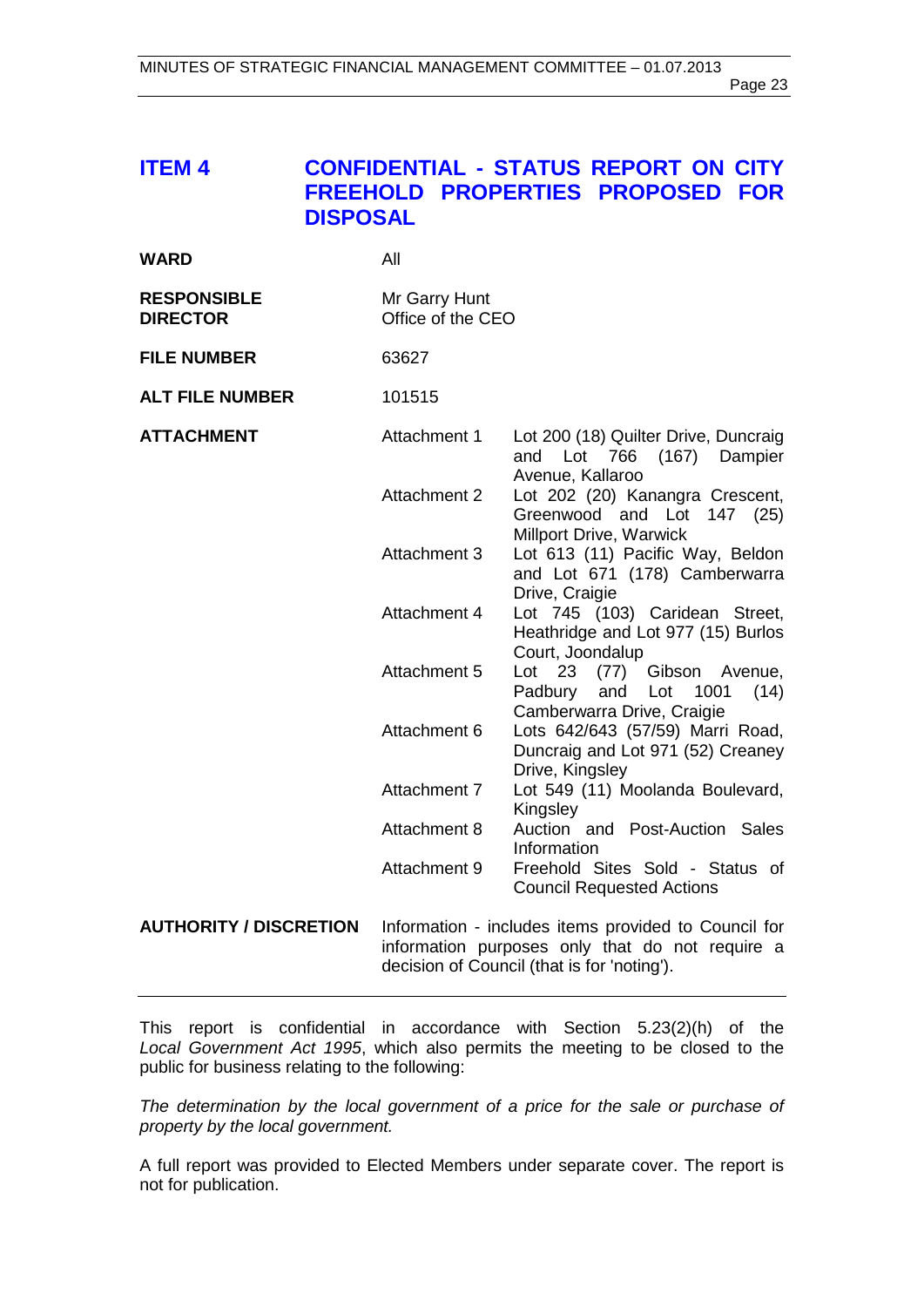**MOVED Cr Fishwick SECONDED Cr Chester that the Strategic Financial Management Committee:** 

- **1 NOTES the contents of the status report dated 1 July 2013 on the City's progress to date on the proposed disposal of 13 City-owned freehold land sites;**
- **2 NOTES that a further status report on the overall progress of the City's proposed disposal of the remaining eight City-owned freehold land sites will be submitted to a Strategic Financial Management Committee meeting at a date to be determined;**
- **3 NOTES that detailed reports on the potential disposal of Lot 971 (52) Creaney Drive, Kingsley and the disposal of a portion of Lot 549 (11) Moolanda Boulevard, Kingsley will be submitted to a Strategic Financial Management Committee meeting at a date to be determined.**

#### The Motion was Put and **CARRIED** (5/0)

**In favour of the Motion:** Crs Amphlett, Chester, Fishwick, Norman and Thomas.

*The Director Planning and Community Development entered the meeting, the time being 6.30pm.* 

*Cr McLean entered the meeting, the time being 6.31pm.*

*The Chief Executive Officer entered the meeting, the time being 6.31pm.*

*The Manager City Projects entered the meeting, the time being 6.32pm.*

*Mayor Pickard entered the meeting, the time being 6.34pm.*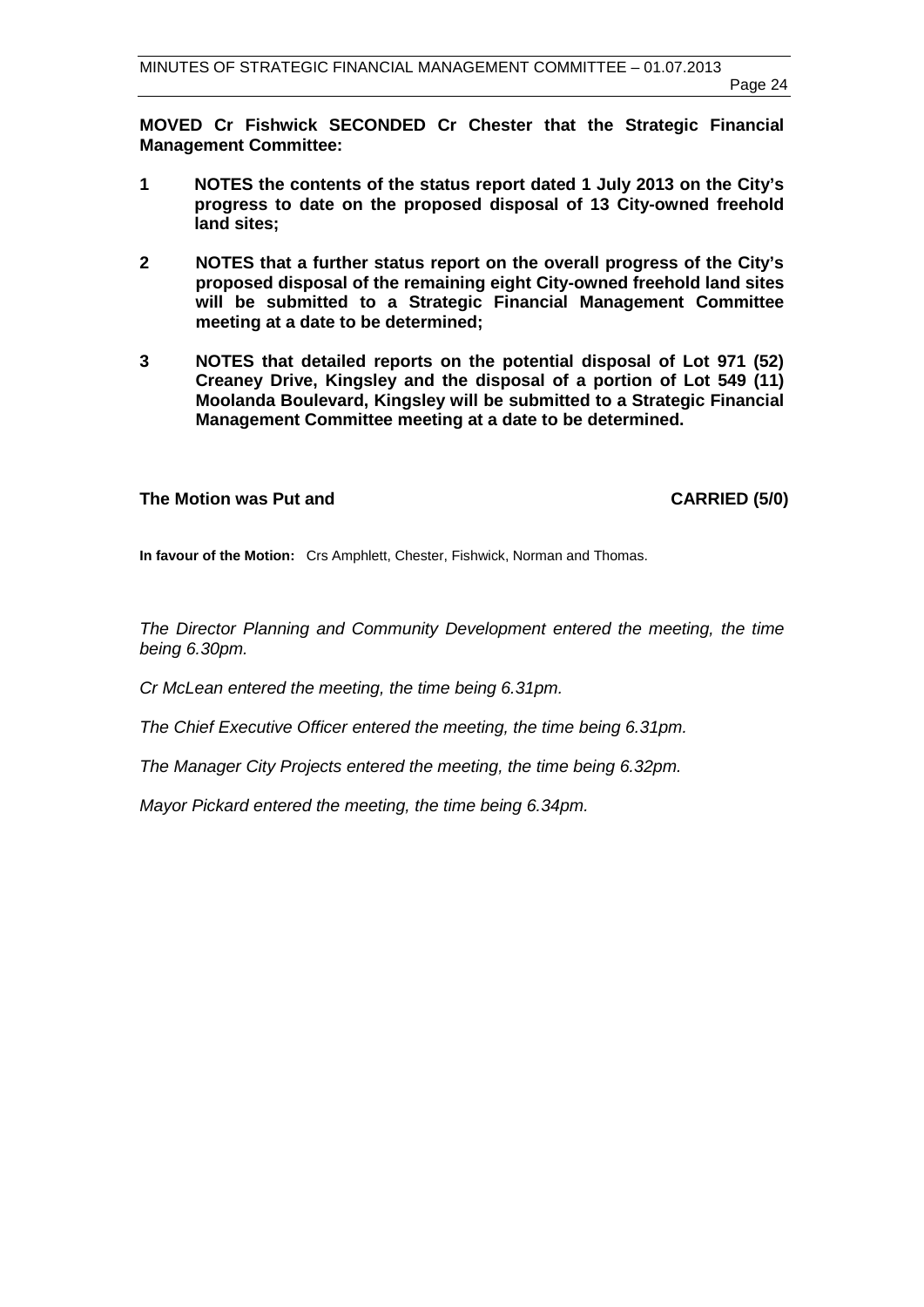# <span id="page-24-0"></span>**ITEM 5 CONFIDENTIAL REPORT - PROPOSED DISPOSAL OF LOT 971 (52) CREANEY DRIVE, KINGSLEY**

| WARD | South-East |
|------|------------|
|      |            |

| <b>RESPONSIBLE</b> | Mr Garry Hunt     |
|--------------------|-------------------|
| <b>DIRECTOR</b>    | Office of the CEO |

**FILE NUMBER** 63627, 101515

- **ATTACHMENT** Attachment 1 Location Plan Attachment 2 Concept Plan 1<br>Attachment 3 Concept Plan 2 Concept Plan 2
- **AUTHORITY / DISCRETION** Executive The substantial direction setting and oversight role of Council, such as adopting plans and reports, accepting tenders, directing operations, setting and amending budgets.

This report is confidential in accordance with Section 5.23(2)(h) of the *Local Government Act 1995*, which also permits the meeting to be closed to the public for business relating to the following:

*The determination by the local government of a price for the sale or purchase of property by the local government.* 

A full report was provided to Elected Members under separate cover. The report is not for publication.

#### **OFFICER'S RECOMMENDATION**

That the Strategic Financial Management Committee:

- 1 NOTES the indicative concept designs and zoning advice provided by the town planning consultants;
- 2 NOTES the comments and findings of the independent valuer's report based on the indicative concept designs and potential zoning solutions for the site;
- 3 NOTES that due to impending changes to the *Residential Design Codes of Western Australia* and the progression of an amendment to the District Planning Scheme No. 2 to implement the draft Local Housing Strategy, the development provisions that currently relate to the site may alter slightly;
- 4 NOTES a petition was tabled at the Council meeting held on 25 June 2013 from residents of the City of Joondalup requesting that Council does not approve the sale of any portion of Lot 971 (52) Creaney Drive, Kingsley;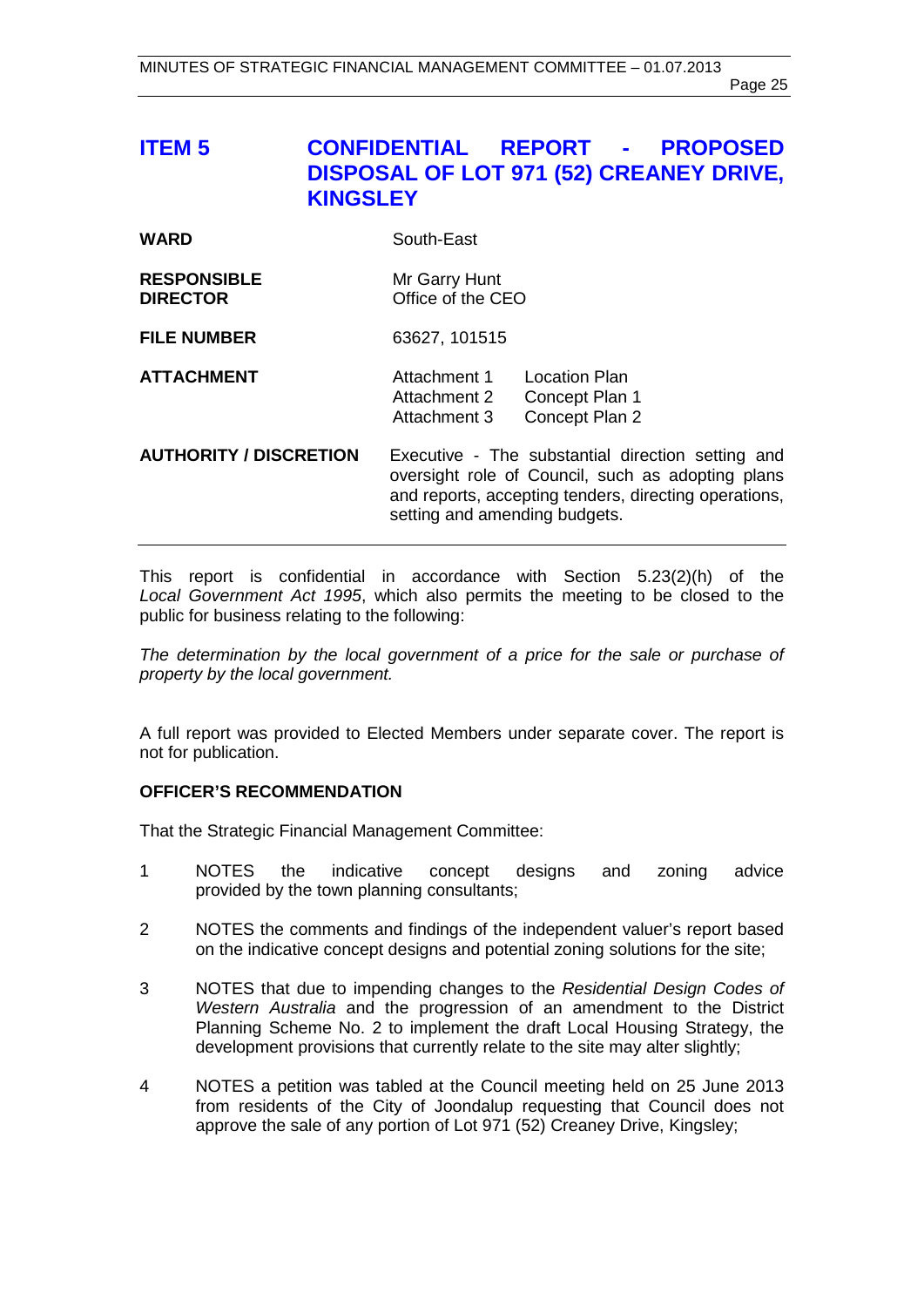5 AGREES a further report outlining the potential impact of the changes mentioned in part 3 above be submitted to the Strategic Financial Management Committee meeting at a date to be determined.

**MOVED Cr Chester SECONDED Mayor Pickard that the Strategic Financial Management Committee:** 

- **1 NOTES the indicative concept designs and zoning advice provided by the town planning consultants;**
- **2 NOTES the comments and findings of the independent valuer's report based on the indicative concept designs and potential zoning solutions for the site;**
- **3 NOTES that due to impending changes to the** *Residential Design Codes of Western Australia* **and the progression of an amendment to the District Planning Scheme No. 2 to implement the draft Local Housing Strategy, the development provisions that currently relate to the site may alter slightly;**
- **4 NOTES a petition was tabled at the Council meeting held on 25 June 2013 from 1,977 residents of the City of Joondalup requesting that Council does not approve the sale of any portion of Lot 971 (52) Creaney Drive, Kingsley;**
- **5 AGREES a further report outlining the potential impact of the changes mentioned in part 3 above be submitted to the Strategic Financial Management Committee meeting at a date to be determined.**

The Motion was Put and **CARRIED** (7/0)

**In favour of the Motion:** Cr Amphlett, Mayor Pickard, Crs Chester, Fishwick, McLean, Norman and Thomas.